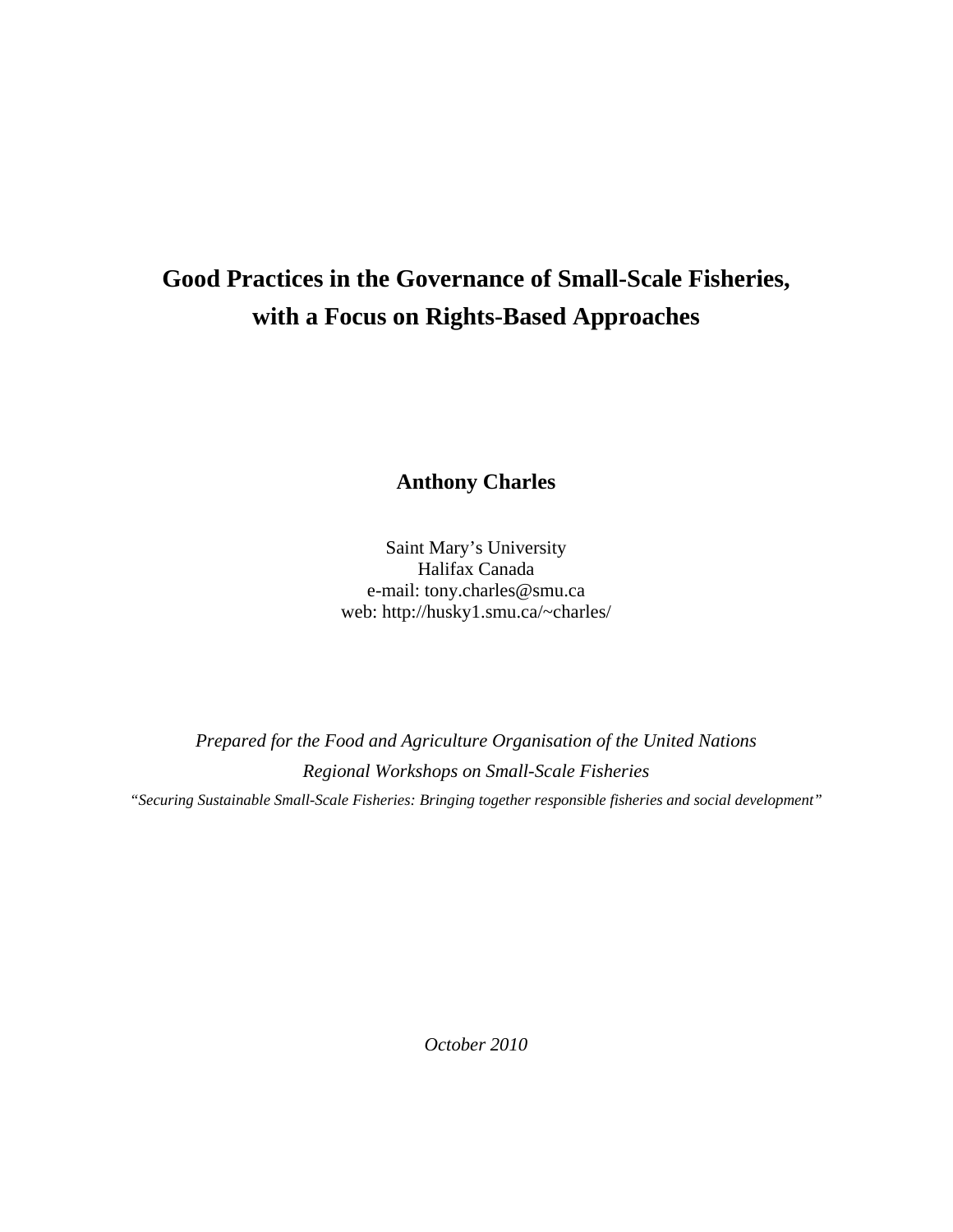#### **Good Practices in the Governance of Small-Scale Fisheries, with a Focus on Rights-Based Approaches**

Anthony Charles

#### **Introduction**

This paper presents a review of what are seen as 'good practices' globally in policy and governance of small-scale fisheries, with a particular focus on addressing rights-based issues, viewed broadly as incorporating fishery rights, other rights to natural resources, and rights and entitlements in relation to human, social and economic rights. It draws extensively on the 1995 Code of Conduct for Responsible Fisheries and related technical guidelines, , particularly those concerning small-scale fisheries and their roles in poverty alleviation and food security, and the human dimensions of the ecosystem approach to fisheries. The paper is also strongly informed by the papers prepared for and outcomes of the 2008 Global Conference on "Securing Sustainable Small-Scale Fisheries: Bringing together responsible fisheries and social development" and the relevant rights-oriented components of the 'Bangkok Statement' produced by the Civil Society Preparatory Workshop for the Global Conference. It also draws upon a set of research documents in the international literature focusing on small-scale fisheries and related policy issues [e.g., Allison et al. (2010), Charles (2009, 2011), McConney and Charles (2009); Kurien (2000, 2007)].

#### **2. Small-Scale Fisheries, Rights and Requirements**

Small-scale fisheries are found around the world, providing a major source of food (and particularly protein) to millions of people globally, as well as a key source of livelihoods, with the vast majority of the world's fishers being located in small-scale fisheries. Such fisheries, while not as technologically 'advanced' as more industrial fisheries, are typically much more complex systems, involving close interactions with coastal communities, the harvesting of a wide range of multi-species fish resources, the use of complex traditional management and knowledge systems, and the pursuit of a multitude of objectives.

While the complexity of small-scale fishery systems has meant that, at various times in the past, they have been seen as intractable we have learned over time that proposed solutions have often suffered from overly-simplistic diagnostics leading to inappropriate policy measures being applied to them. At one point, for example, policies of 'modernization' and capital intensification dominated, having been put in place without a real understanding of the values and dynamics of local fisheries. A similar overly-simplistic policy in recent times has been the promotion of narrow 'rights-based management' perspectives. Both of these policy directions – 'modernization' and 'rights-based management' – can certainly be relevant in some situations, but as this paper will illustrate in the case of rights-based management, good practices require a more nuanced and context-sensitive perspective, notably a recognition of the variety of ways in which rights arise naturally, and need reinforcing, in small-scale fisheries.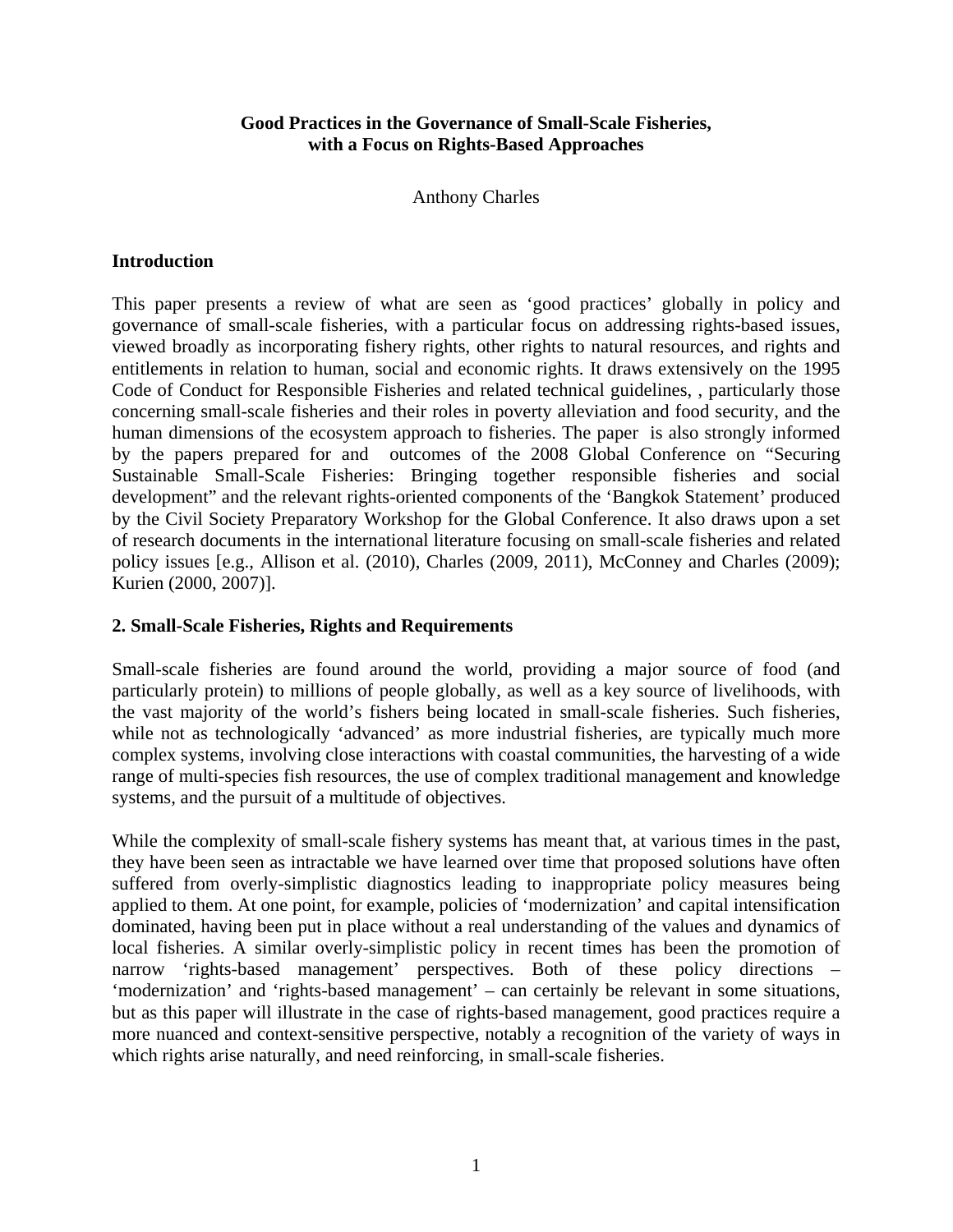Related to this, the FAO's Advisory Committee on Fishery Research (ACFR) Working Group on Small-Scale Fisheries (2004) stated a 'vision' for small-scale fisheries as:

'*…one in which their contribution to sustainable development is fully realized… where:* 

• *they are not marginalized and their contribution to national economies and food security is recognized, valued and enhanced;* 

• *fishers, fish workers and other stakeholder have the ability to participate in decision-making, are empowered to do so, and have increased capability and human capacity, thereby achieving dignity and respect; and* 

• *poverty and food insecurity do not persist; and where the social, economic and ecological systems are managed in an integrated and sustainable manner, thereby reducing conflict*.'

The original Code of Conduct for Responsible Fisheries (FAO, 1995; article 6.18) contains few explicit references to small-scale fisheries, but notably it does state:

'*Recognizing the important contributions of artisanal and small-scale fisheries to employment, income and food security, States should appropriately protect the rights of fishers and fishworkers, particularly those engaged in subsistence, small-scale and artisanal fisheries, to a secure and just livelihood, as well as preferential access, where appropriate, to traditional fishing grounds and resources in the waters under their national jurisdiction.*'

This latter paragraph refers to two specific kinds of rights needed on the part of fishers and fishworkers, and 'particularly those engaged in subsistence, small-scale and artisanal fisheries'; one is the right 'to a secure and just livelihood' and the other the right to 'preferential access, where appropriate, to traditional fishing grounds and resources'. This highlights the two very different ideas arising when the word 'rights' is used in fisheries discussions. On the one hand, 'fishery rights' define who can go fishing and who can be involved in managing the fishery. On the other hand, the human rights, as well as social and economic rights, of fishers, households and communities will interact with management decisions taken in the fishery.

Those in the fishery management field tend to focus solely on the former in referring to rightsbased fishery management, while those dealing with development concerns and human wellbeing tend to focus on the latter. Indeed, these two categories of rights have typically been treated separately, but there is now an emerging emphasis on good practices that link human rights and fishery rights – e.g., FAO (2007); Civil Society Preparatory Workshop (2008). This paper examines some of these good practices, and their use in practice.

#### **3. Small-Scale Fisheries: Good Practices**

There has been so much written about small-scale fisheries, with so many different 'frameworks' being presented, that it can be a challenge to discern the major thrusts of what is needed in relation to these fisheries. Here, based on a review of material on the subject, seven key categories of essential 'good practices' are suggested:

- **1. Adopt a 'rights-based' approach that links fishery rights and human rights**
- **2. Ensure secure access rights to a fair share of fishery resources**
- **3. Provide good governance, organizational capacity, legal space & empowerment**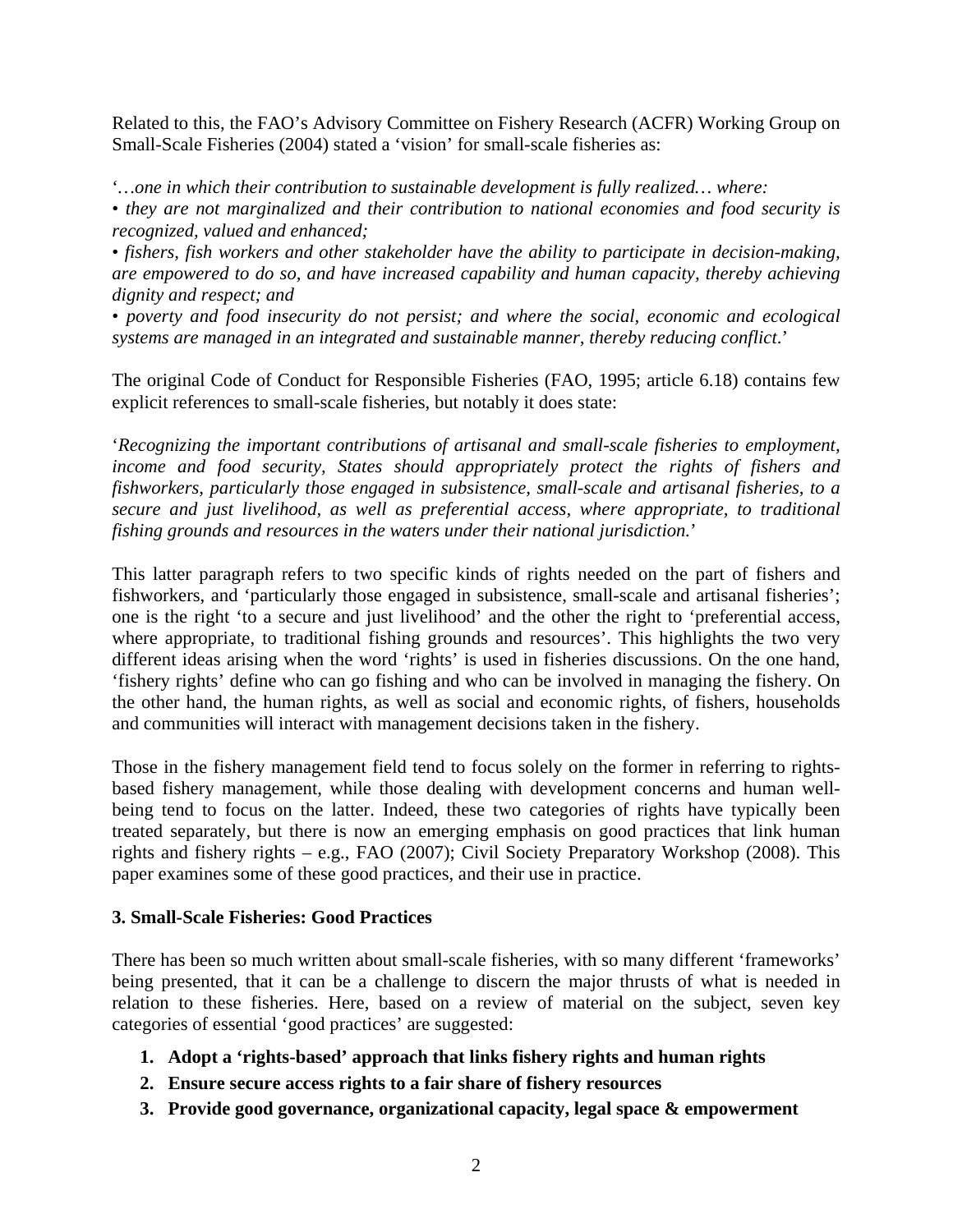- **4. Adopt an integrated system-oriented community-focused approach**
- **5. Adopt an appropriate sustainable development approach**
- **6. Strive for food sovereignty and household/community well-being**
- **7. Include beyond-fishery policy measures and livelihood diversification options**

The first three of these 'good practices' categories relate directly to 'rights-based' considerations, and most of this paper is devoted to their discussion. A brief treatment of the other categories is included later in the paper.

# **3.1 Adopt a 'rights-based' approach that links fishery rights and human rights**

The term 'rights' may lead most people to think first of *human rights*, but as noted above, the focus in fishery management circles has been more on 'fishery rights'. Indeed, until recently, one would be hard pressed to find any mention of human rights in fishery policy debates. However, drawing on definitions of the overall nature of human rights, as well as accompanying social and economic rights, from the United Nations (1948), recent efforts have examined the specific manifestations of such rights in fisheries and fishing communities. Notably, attention has been drawn to this by international organizations of fishers and fishworkers and their supporters (WFFP and ICSF, 2008), and with coverage in legal and policy debates. This has led to development of 'good practices' with regard to fisheries management and policy, in that fishery rights – both (a) to access fishery resources and (b) to be involved in management decision-making – are now seen as best discussed alongside human rights, particularly in small-scale fisheries.

Fishery rights may be held by individual fishers, fishing communities or companies, and can involve not only rights over access to the fishery, but possibly also to a specified amount of fishing effort or fish catch, as well as rights to be involved in managing the fishery. These rights are typically discussed in the context of achieving more effective management, both by specifying who is involved in the fishery (and potentially how much), and by bringing fishers and others more actively and supportively into the management process.

However, in a small-scale fishery setting, such fishery rights may also have impacts on the wellbeing and security of fishers and fishing communities; the effects may be positive, given suitable recognition, design and implementation of rights, but negative impacts are also possible (Charles, 2001; Béné *et al.*, 2010). Notably, fishery rights can affect human rights, and conversely, the pursuit of human rights can alter how fishery rights are designed and implemented, such as decisions concerning who should hold those rights, and how they should be managed (Charles, 2009). Such linkages are important in particular in addressing the challenge of poverty in fishing communities. The FAO (2007, p. 6) connects these together for small-scale fisheries, noting that:

'*A rights-based approach, in defining and allocating rights to fish, would also address the broader human rights of fishers to an adequate livelihood and would therefore include poverty-reduction criteria as a key component of decisions over equitable allocation of*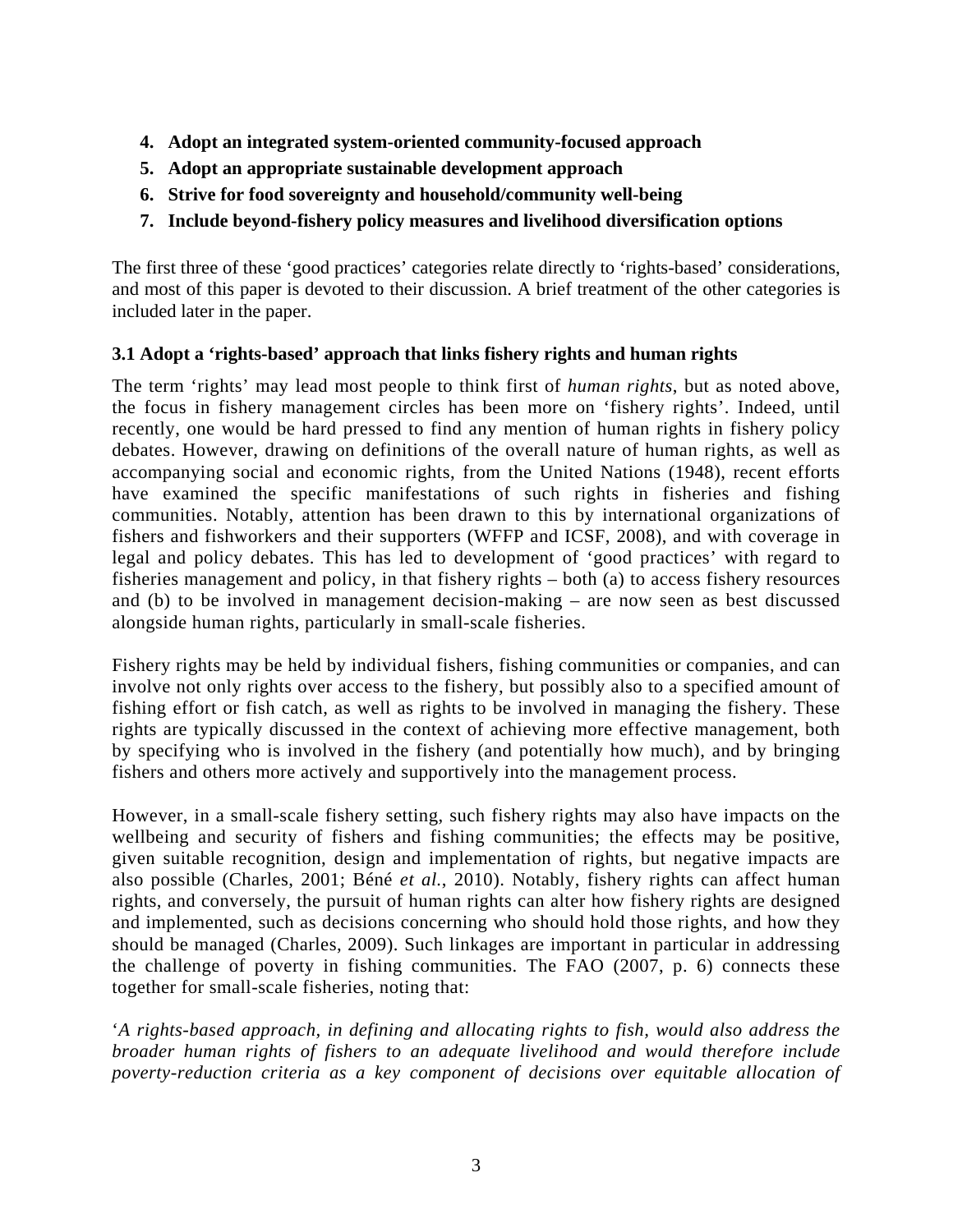*rights, including in decisions over inclusion and exclusion, and the protection of small-scale fishworkers' access to resources and markets.*'

The World Forum of Fisher People (WFFP) and the International Collective in Support of Fishworkers (ICSF), together with many other civil society organizations, defined a human rights approach in fisheries within the 'Bangkok Statement' (Civil Society Preparatory Workshop, 2008) noted above. Subsequently, the WFFP and ICSF, in a briefing note for the FAO Committee on Fisheries (ICSF-WFFP, 2009, p.3), highlighted that a human rightsbased approach in fisheries:

'*recognizes that development efforts in fisheries should contribute to securing the freedom, well-being and dignity of all fisher people everywhere. Given the international consensus on achieving human rights, committed action to realizing the human rights of fishing communities, as indeed of all vital, yet marginalized groups and communities, is an obligation.*'

The organizations note further that:

'*The adoption of a human rights approach has an intrinsic rationale as achieving human rights of all citizens is an end in itself. Adopting this approach also has an instrumental rationale in that it is likely to lead to better and more sustainable human development outcomes.*'

The approach of ICSF-WFFP (2009, p.3) includes the rights of fishing communities:

'*(a) to their cultural identities, dignity and traditional rights, and to recognition of their traditional and indigenous knowledge systems*'*, (b) to access* '*territories, lands and waters on which they have traditionally depended for their life and livelihoods*'*, (c)* '*to use, restore, protect and manage local aquatic and coastal ecosystems*'*, (d)* '*to participate in fisheries and coastal management decision-making*'*, (e)* '*to basic services such as safe drinking water, education, sanitation, health and HIV/AIDS prevention and treatment services*' *and (f) of all fish workers* '*to social security and safe and decent working and living conditions*'*.* 

Furthermore, ICSF and WFFP (2009, p. 3) specifically note the rights of women to:

'*participate fully in all aspects of small-scale fisheries*'*, to have access to* '*fish resources for processing, trading, and food, particularly through protecting the diversified and decentralized nature of small-scale and indigenous fisheries*'*, and to utilize* '*fish markets, particularly through provision of credit, appropriate technology and infrastructure at landing sites and markets*'*.* 

While the above indicates that there are many considerations involved in a human-rights approach to small-scale fisheries, some key aspects could be summarized (Kearney, 2007) as: (1) the right to fish for food; (2) the right to fish for livelihood; (3) the right to healthy households, communities and cultures; (4) the right to live and work in a healthy ecosystem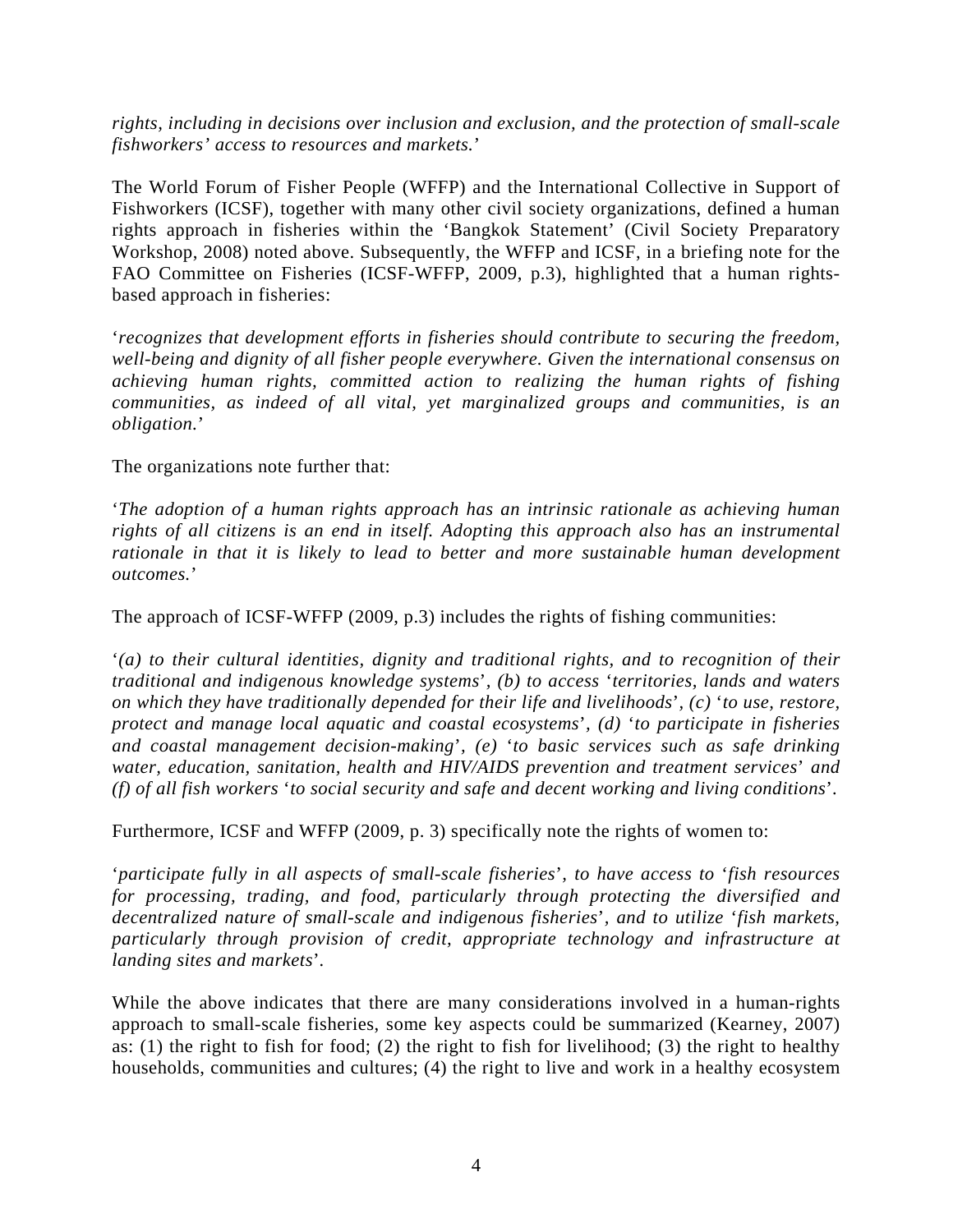that will support future generations of fishers; and (5) the right to participate in the decisions affecting fishing.

Attention to livelihoods and poverty reduction in the context of small-scale fisheries is directly related to fishery rights. Allison and Horemans (2006, p. 760) have noted that in fisheries, '*Livelihoods approaches are evolving and merging with rights-based approaches and community-development*…' and that '*Addressing governance therefore remains the key challenge for both poverty reduction and responsible fisheries*'.

FAO (2007) describes multiple attributes of the link between small-scale fisheries and human rights:

'*In the case of small-scale fisheries, a broad human-rights approach to social development makes good use of existing legal and policy frameworks; provides a basis for investment and action that does not rely solely on cost-benefit analysis (for which data are seldom available); engages a wide range of development actors; and is compatible with the broad architecture of development assistance, including the MDGs. Adopting a rights framework also reminds fishery managers, community leaders, fish consumers and donors that smallscale fishers have a right to development, and that governments are accountable for helping them realise that right.*'

In particular, the connection of artisanal and subsistence fishing to food security and livelihoods is an important element in considering human rights and fishery rights (Schumann and Macinko, 2007). Consider, for example, the case of South Africa. Jaffer (2006, p. 22-23) reports that in a dispute between the artisanal fishing sector and the government in South Africa, artisanal fishers argued that legislation relating to fisheries management, the Marine Living Resources Act, '*deprived them of their right to choose their trade or occupation*' and that '*the current legislative framework violates a number of other basic socio-economic rights, most notably, the right of access to sufficient food*', but also the '*right to healthcare, housing and education, and the rights of the child to basic nutrition*'.

Finally, in considering the need to integrate fishery rights with human rights, FAO (2005) suggests the need for actions beyond the fishery itself:

'*States should consider legislation in support of the various international conventions on: right to food; women's rights; the right to earn a living; the right not to be discriminated against; the right to education; and other secure outcomes given that anyone lacking such rights can be considered poor under the recent broadening of the poverty concept. National legislation can give effect to such rights either through specific legislation on issues which will support such rights, or through enshrining such rights in constitutions, to which all national legislation is subsidiary.*'

The *Bangkok CSO Statement* contains a number of provisions on these wider issues (e.g. paragraphs 17. 25 and 26).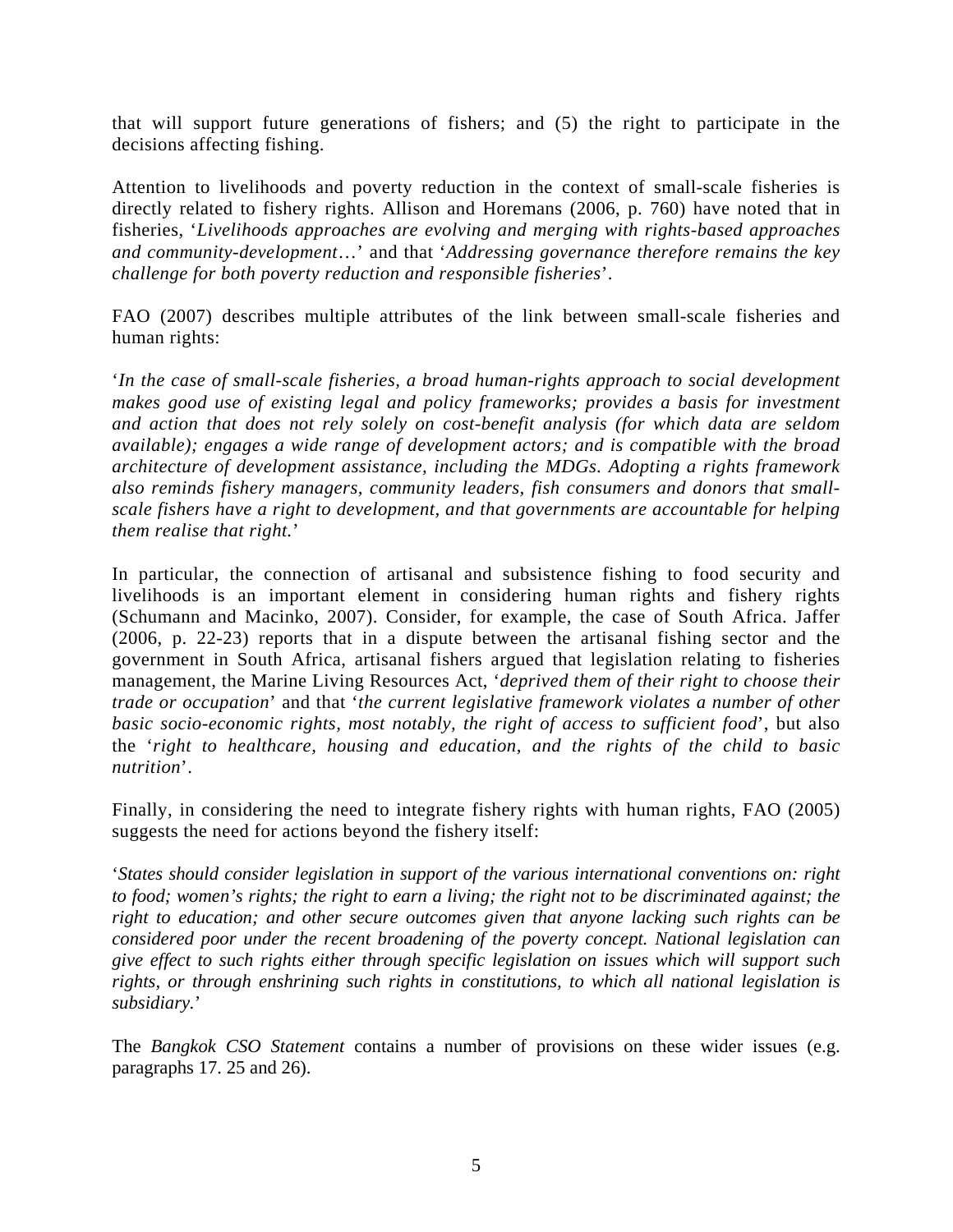#### **3.2 Ensure secure access rights to a fair share of fishery resources**

Perhaps the most common concern of small-scale fishing communities is that of access to the resources they need for their livelihood and food security. Such 'use rights' – the rights to access and 'use' the resources, are referenced in the Code of Conduct Article 6.18 (quoted above).

Thus '*when designing management measures, it might be appropriate to consider those which provide exclusive or preferential access for small-scale fisheries. Zoning, for instance, could favour and protect access to the resource by small-scale fishers, amongst whom the poorest are likely to be found'* (FAO 2005, paragraph 2.7.6)

Furthermore, CCRF Article 10.1.3 states, not only for fisheries specifically but pertaining to coastal resources in general:

'*States should develop, as appropriate, institutional and legal frameworks in order to determine the possible uses of coastal resources and to govern access to them taking into account the rights of coastal fishing communities*…'.

Secure access rights are clearly beneficial to those holding them, whether an individual fisher, a fishers' organizations, or a fishing community. If access rights are managed well, they can reflect a desired balance of social, cultural, economic and environmental goals, they can assist in reducing conflict, they can enhance food security and livelihoods for small-scale fishers and fishing communities, and they can facilitate the protection of local ecosystems, notably if rights-holders support or initiate conservation actions. In addition, another rationale for ensuring small-scale fishery access rights is noted by FAO (2005):

#### '*Promoting the small-scale over the industrial sub-sector may bring efficiency gains for the fisheries as a whole in addition to social benefits for the small-scale sub-sector.*'

The importance to sustainable, responsible fisheries of use rights systems is discussed later in this paper; here, the 'good practices' related to access rights and other use rights are explored. It should be noted as well that there are significant issues to be addressed in restricting fishery access, notably relating to equity considerations, and to impacts on poverty and vulnerability of households and communities (see, e.g., Béné et al., 2010).

Use rights can come in various forms – the main categories of such rights relate to access, to fishing effort, or to catch levels. First, access rights can involve designating who can fish (e.g. through traditional means or formal licenses) and potentially their fishing space as well. The latter has a particularly long history in traditional, small-scale/artisanal and indigenous fisheries worldwide through Territorial Use Rights in Fishing (TURFs) and Customary Marine Tenure. These involve rights assigned to individuals and/or groups to fish in certain locations, often on the basis of long-standing tradition ('customary tenure'). As with any management mechanism, these are not suitable in all cases, but in the right circumstances, they may provide an efficient, effective means of fishery management. For example, in the fisheries of Oceania, while traditional CMT/TURF systems declined as fisheries were 'modernized', there is increasing recognition of the efficiency of such systems, and initiatives to reinforce them.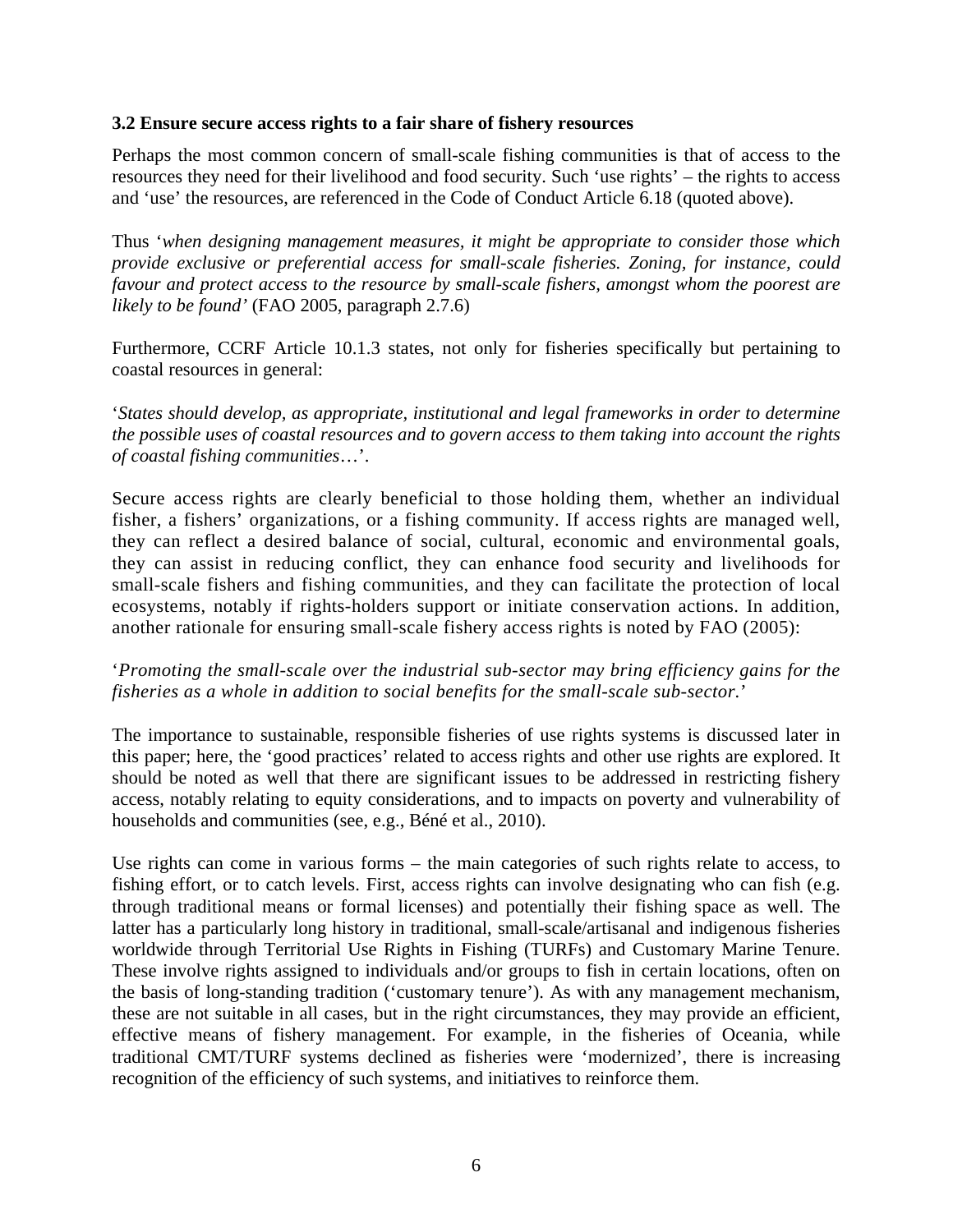The other two main categories of use rights, involving rights to certain levels of fishing effort (effort rights) or fish catch (harvest rights), tend to be less common in small-scale fisheries than the more straightforward access rights. However, there can be a place for these as well, if the amount of fishing or the catch of each fisherfolk unit (individual or community) can be suitable monitored. This can provide a mechanism to share not only access to the fishery, but also the benefits coming from that access. In any case, the choice among use rights options is a serious one that requires a careful assessment of the implications of each.

Not only the type of use rights but the allocation of the use rights needs consideration. As noted above, use rights can be allocated to individual fishers or held in a collective manner by a community, or a fishers' association. There is a long history in small-scale fisheries of fishing rights being held collectively within a particular community (cf. Charles, 2006), and as Panayotou (1982, p.44) has suggested some time ago, '*The revival and rejuvenation of traditional community rights over coastal resources offer, perhaps, the best possible management option for scattered, remote and fluid, small-scale fisheries*.'

Indeed, group or community-defined rights have the potential to bring people in a community together to use the fishery resources to suit their specific local situation, to maximize overall benefits, and to reflect community values and objectives (Willmann, 2000; Charles, 2001). The Code of Conduct technical guidelines argue that these community-based rights are particularly suitable to 'pro-poor' policies for small-scale fisheries (FAO, 2005):

*"By restricting the access to the resources to a well-identified group, community property rights help to reduce the risks of overfishing, thus preventing the fishers from falling into the downward spiral of poverty and resource overexploitation associated with open access regimes. At the same time the fact that these property rights are granted to groups rather than to individuals may ensure a certain level of equity within the community by allowing all members (including the poorest) to access the fishing grounds and therefore to rely on fishing to sustain their livelihoods. The concept of community property rights is therefore particularly attractive from a poverty alleviation perspective in the context of small-scale fisheries in developing countries.*'

A 'good practice' that is fairly common globally is the introduction of exclusive artisanal fishing zones. Sharma (2008) notes that "*Many countries around the world, such as India, Peru, Chile, Thailand, Malaysia, Marshall Islands, Guinea Bissau, Mauritania, Venezuela, Indonesia and the Philippines have introduced exclusive artisanal fishing zones, often under pressure from their small-scale sectors…*" while also recognizing that "*enforcement of these zones remain a persistent problem…*". In some cases these zones may be policy measures while in other cases they may be included in legislation. As an illustration of legislative measures to deal with access rights, Sharma (2008) also notes that "*The Constitution of Venezuela (Article 305) offers an important example where the State has committed to protect the settlement and the fishing grounds of artisanal fishing communities along the coast…*"

# *3.2.1 Recognizing existing use rights*

The benefits of access and use rights to fishers and communities, in providing some security over their fishing grounds, has motivated the emergence of such rights arrangements in a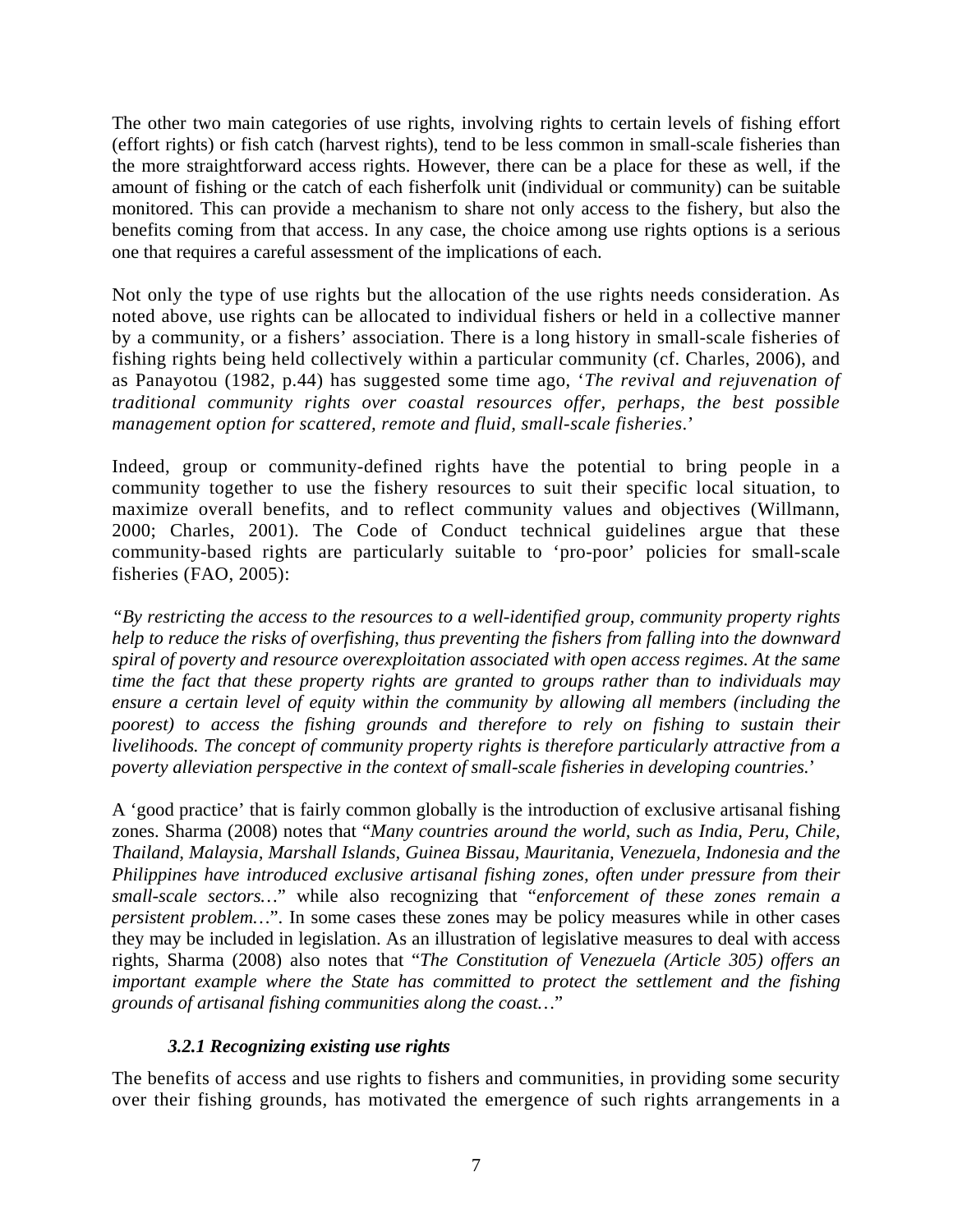wide range of locations around the world. Documentation of past and present 'indigenous' use rights includes, for example, many cases in the Pacific Islands – see, e.g., Johannes (2002); Ruddle (1989); Veitayaki (1998). For further discussion of this, see Dyer and McGoodwin (1994) and Hanna et al. (1996). Béné et al. (2010, p.338) has suggested that the emergence of rights systems is a general reality:

'*Anyone who has worked closely with small-scale fisheries in developing countries knows that the access to fisheries (in particular, small-scale coastal or inland fisheries) is always conditioned by some form of formal or informal, symbolic or substantial, control systems generally established at the local/community level.*'

If a use rights system already exists, then only if it is for some reason unsustainable or unsuitable will it be necessary to implement a new system. Indeed, if the system is well accepted, suitably effective, and meeting current objectives in the fishery, as well as criteria of equity and sustainability, then the key may well be to accept and reinforce these traditional rights.

However, this may need some qualification, notably in relation to matters of equity and fairness. What happens when the status quo set of use rights is seen as inappropriate in the context of broader national priorities and policy directions? In South Africa, for example, national policy goals have driven use rights decisions within the fishery sector, as the transformation from a period of apartheid into one of democracy meant that broadening the right to access the fishery has been a matter of urgency (Cochrane and Payne, 1998). The former allocation of use rights did not pass the test of equity and fairness. The reality is that policy directions need to provide guidance on which parties in the fishery are to receive priority with respect to use rights (e.g., small versus large vessels, community versus corporate participants, etc.).

Finally, it is also important to keep in mind that decisions involving use rights can affect not only current fishers but potential participants as well. This implies that it may be considered unfair to restrict participation in discussions of use rights to only the current fishers.

The *Bangkok CSO Statement* contains a number of provisions on integrating traditional knowledge and customary law in fisheries management decision-making and securing and protecting traditional rights of small-scale fishing communities and indigenous peoples (e.g. paragraphs 1, 7, 9 and 23).

# *3.2.2 Good practices in design of use rights systems*

Given the recognized desirability of restricting fishery access through use rights, there may occur situations in which – with no use rights in place, or current rights seen as ineffective or unacceptable – a use rights system will need to be designed and implemented. Various use rights options exist, and no single approach will be applicable everywhere – each use rights option has its inherent advantages and limitations, so that what is 'best' will depend on the specific situation. As Nomura (2006, p.25) has noted:

'…*fisheries policies, management approaches—and fishing rights—need to be tailored to the specific context of countries and localities with respect to the fisheries in question, the social setting, culture, etc*.'.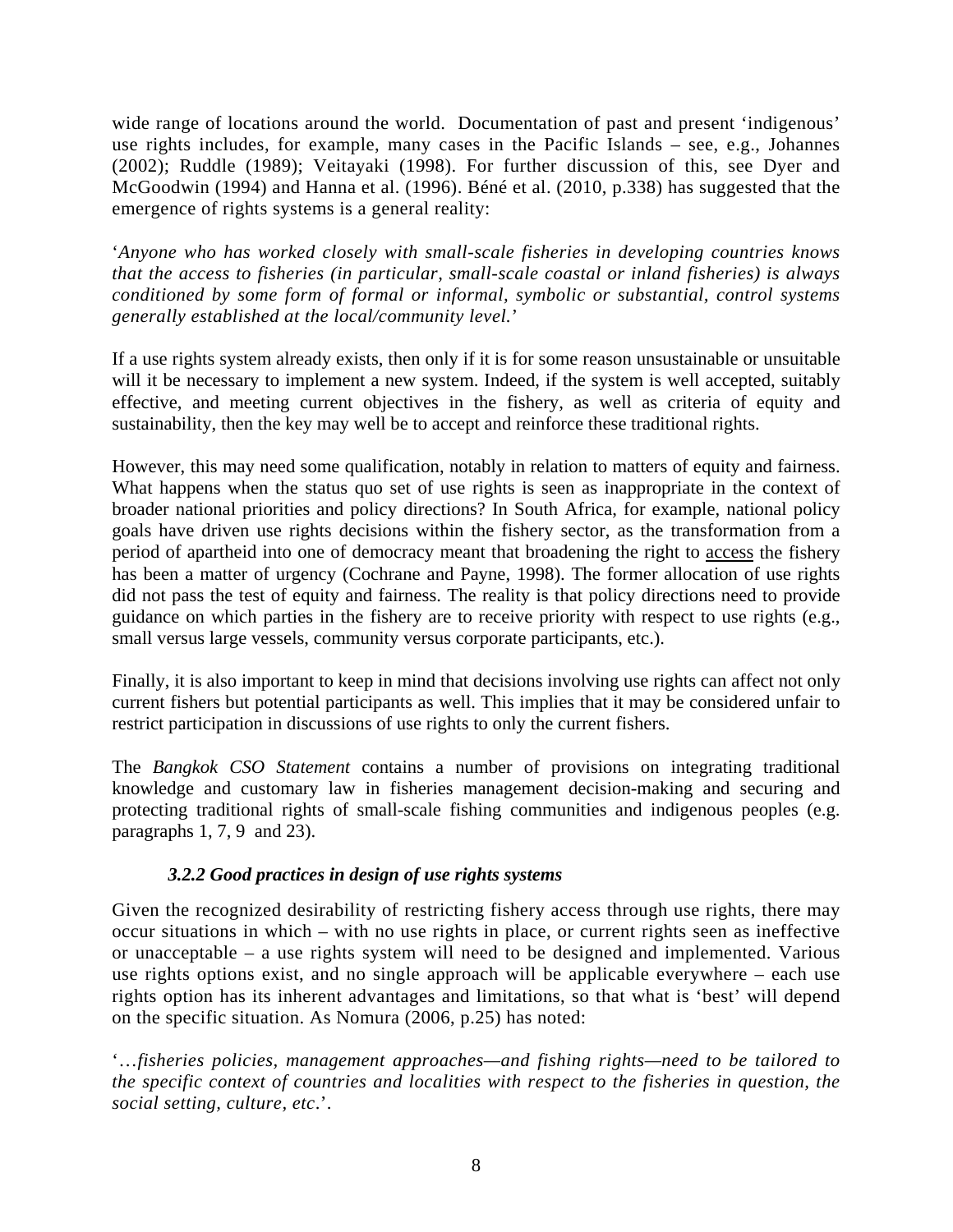This reinforces the broad point of Kuperan and Raja Abdullah (1994, p. 306):

'*Planning and setting objectives for management of small-scale coastal fisheries requires a good understanding of what is meant by small-scale coastal fisheries, the resource attributes, the traditional values of fishing communities, the institutional arrangements and the overall environment in which small-scale fisheries operate.*'

In designing a use rights system, factors to take into account will include (a) societal objectives, (b) relevant history and traditions, (c) relevant social, cultural and economic environment, (d) key features of the fish stocks and the ecosystem, and (e) financial and personnel capacity of the particular fishery (Charles, 2002). While there are no clear rules concerning which use rights are most compatible with which fishery, experience provides some tentative guidance. For example, (1) sedentary fishery resources may be especially amenable to the use of territorial rights (TURFs), (2) access and/or effort rights may be preferable to harvest rights (quotas) if biomass estimates are unavailable or unreliable, or if catch monitoring is too expensive, and (3) in fisheries with many different gear types, harvest rights may be preferable, while management of fisheries in which the fishing technology is relatively uniform may focus on effort rights.

Of course, these points do not cover all possible scenarios, and in any given case, the importance of each of the fishery characteristics must be weighed in assessing the pro's and con's of use rights options, before arriving at a desired solution. Indeed, any single use rights approach may be unable to produce optimal results, so it is likely better to pursue a 'portfolio' of rights - a combination that is most acceptable, helps the fishery operate best, and maximises benefits for the given context.

Processes for allocating use rights can also be challenging. Some approaches, such as auctions or ongoing markets for use rights, are not generally suitable for small-scale fisheries, since the community and social values that are crucial in such fisheries are typically ignored in these approaches. For example, as Panayotou (1982, p.43) notes, '*Auctioning or market sale of a limited number of licences is certain to exclude many smallscale fishermen who have poor access to funds to bid for or purchase a licence*.' On the other hand, use rights allocated on a collective basis directly to communities, fishing sectors or other identifiable groups can help in empowering communities and allowing for local values to be reflected, but must ensure that possible imbalances in power within the community do not lead to inequitable results in the allocation of rights.

A final matter of discussion regarding use rights is that of transferability – whether the access rights can be transferred to others. This could be permanently (e.g. by selling those rights, or handing them down in a family from one generation to the next), or temporarily (e.g. by transferring the rights to another fisher within a fishing season). The choices can have large impacts on small-scale fisheries and fishing communities. Good practices in this regard tend to favour temporary transferability, within a fishing season (and with the rights then reverting to the original fisher at the end of the season) as a means to provide important short-term flexibility while maintaining long-term stability in the distribution of the rights. For permanent transfers, good practices call for attention to local cultural and institutional factors. Subject to this, transferability is considered reasonable within households, or even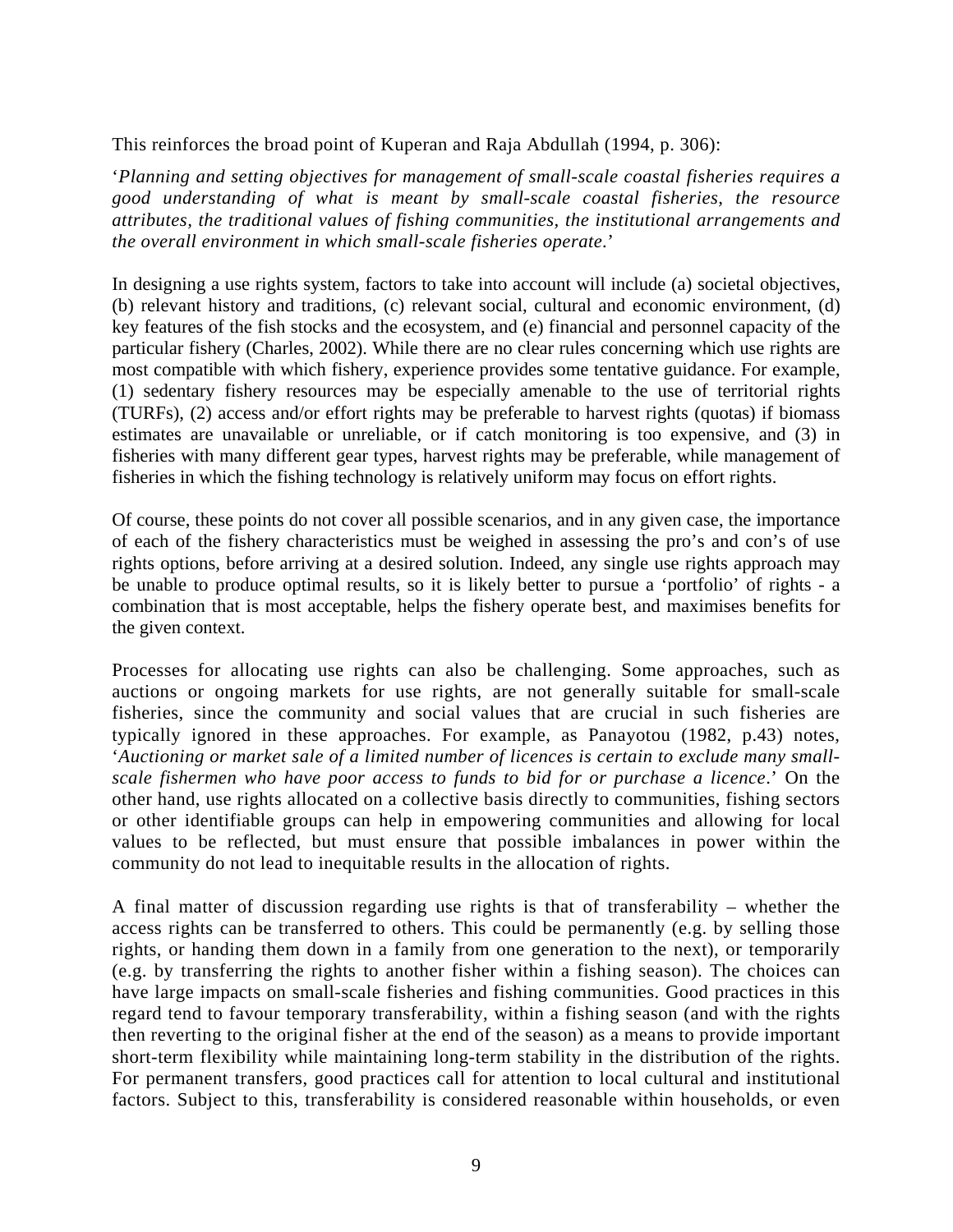families, but not through the use of market mechanisms (buying and selling rights). The latter tends to lead to concentration of control over rights to access the fishery, and a shift of these rights out of small communities and into larger centres. This in turn has negative effects on rural livelihoods, on community stability and sustainability, and on equity in the coastal economy (Copes and Charles, 2004).

To conclude, four key points connected with access and use rights can be reiterated:

- use rights are crucial in the pursuit of sustainable, responsible fisheries, and come in conjunction with *responsibilities* for stewardship and conservationist use of the fishery resources;
- use rights, of various forms, already exist in many fisheries, and need to be recognised;
- if the current rights system is considered ineffective or unacceptable, a suitable replacement must be developed and implemented;
- use rights need to be appropriate to the cultural and historical situation, the policy directions, and the financial and personnel capacities of the particular fishery.

# **3.3 Provide good governance, organizational capacity, legal space & empowerment**

Experience in fisheries throughout the world has demonstrated that while undoubtedly the secure access rights discussed above are crucial for the wellbeing of small-scale fishers, this must be accompanied as well by what are called 'management rights', the right to be involved in fishery management decision-making. Management rights are referred to in the Code of Conduct's (Paragraph 6.13) call to '*facilitate consultation and the effective participation of industry, fishworkers, environmental and other interested organizations in decision-making with respect*  to the development of laws and policies related to fisheries management, development, *international lending and aid*'.

This call for consultation and participation in fisheries management is seen as a component of good governance – with governance referring to '*the full range of public and private interactions taken to solve societal problems and create societal opportunities*' through '*dynamic institutions and processes that permit key management interventions at the appropriate scales and times*' (McConney and Charles, 2009).

This in turn reflects a shift away from a mode of operation in which management was done largely (within a commercial fishery context) by government officials. While in general, the State has the responsibility for management, and indeed holds the liability in case of mismanagement, it has become clear over time that management practised in a top-down manner is quite likely to be unsuccessful. To make management more effective and conservation more likely, the conclusion has been that management requires the support (or at least acceptance) of fishers, accompanied by some degree of self-regulation. As McConney and Charles (2009) note, '*A key trend in institutional design lies in acknowledging the value of participation by all fisheries stakeholders, and some level of empowerment of those stakeholders. This move, one that is crucial in supporting self-organization, leads to forms of co-management…*' Such comanagement involves the joint development of management measures by fishers, government and possibly local communities – see, for example, Berkes et al. (2001), Pinkerton (1989), Pomeroy (2001) and Wilson et al. (2003), among many others. As FAO (2005) notes, '*Co-*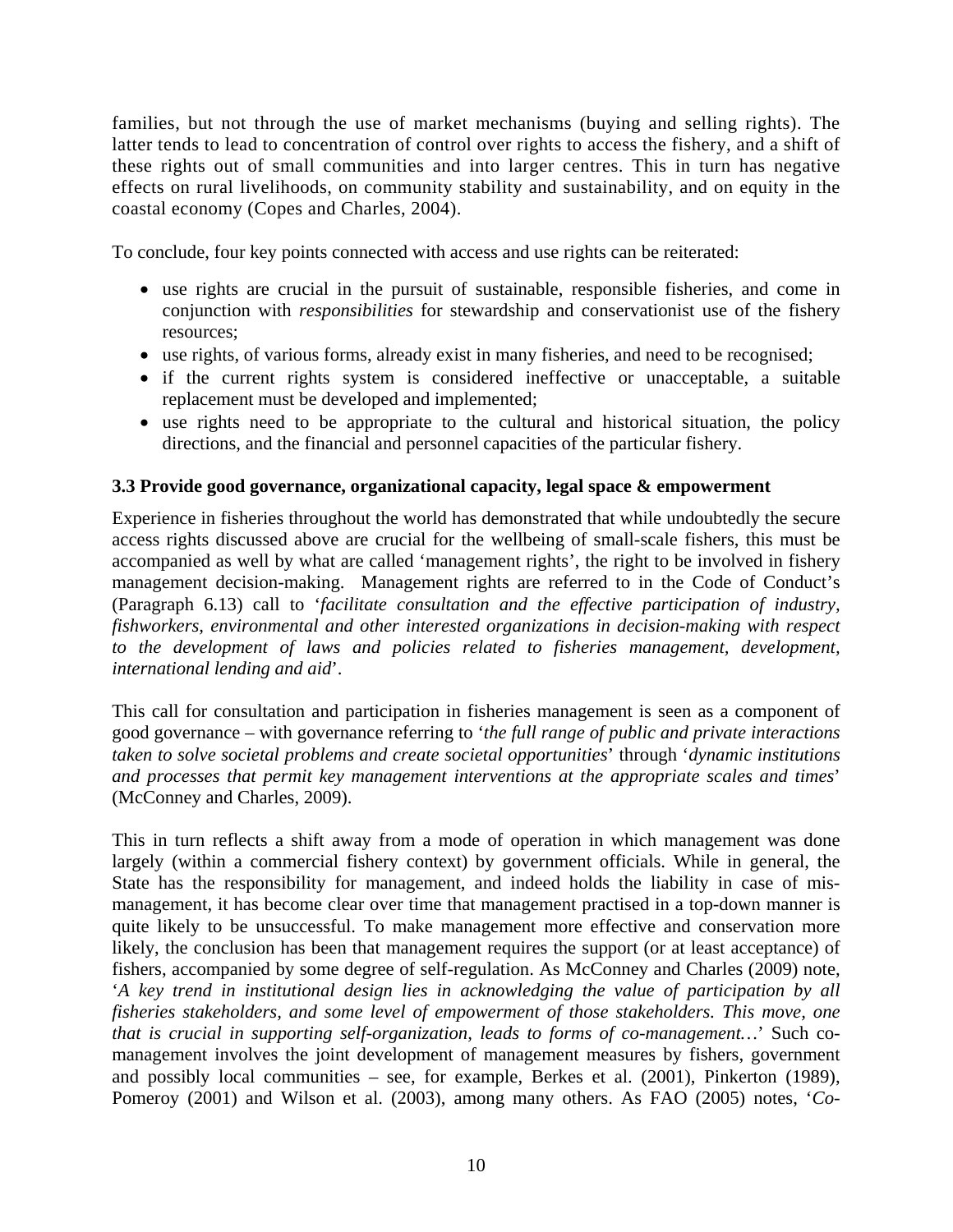*management is also expected to promote improvements in public accountability and to foster empowerment of poor and vulnerable groups*'.

Who should hold fishery management rights? Government is typically involved, and the above discussion suggests that fishers (those with use rights) should be among the rights-holders. Indeed, at the operational level of management, involving measures that affect the fishing process directly, it is particularly important for fishers to hold management rights, so as to encourage compliance at sea. At the strategic level, debates over the fishery's overall objectives and policy directions are typically matters of public interest, in which the general public, nongovernmental organisations (NGOs) and fishing communities in particular, are typically seen as legitimate interested parties, in addition to the fishers. For example, legislation in the Philippines places management rights over coastal 'municipal fisheries' (notably small-scale community-based fisheries) clearly at the level of the local municipality.

In implementing management rights, and co-management in particular, a set of 'good practices' have emerged from the analysis of abundant examples worldwide. It is clear, for example, that '*a variety of human aspects must be taken into account, such as (1) existing, historical and/or traditional management approaches, (2) cultural and community preferences for management, (3) the current knowledge base and human/ technological capacity for management, and (4) the monitoring and enforcement capability*' (McConney and Charles, 2009).

In addition, FAO (2005, section 2.7.3) lists the following factors as contributors to success in comanagement:

*•* '*explicit recognition of the political dimension of co-management and the reallocation of power and responsibilities through enabling policies and legislation;* 

*• ensuring financial sustainability beyond donor intervention;* 

*• co-management objectives defined by stakeholders and not simply imposed by outside agencies;* 

*• strong central government capacities;* 

*• cooperation of and support of, but not domination by, local government and local political elite; capacity building of both community and supporting local government agencies;* 

*• adoption of a gender-balanced perspective, and acknowledgement of the position of women both within the community and within the sector;* 

*• the ability of grassroots organizations and NGOs to have a positive influence over comanagement, but a recognition that their involvement may not be "value-neutral"; and* 

*• recognition that not everyone in a community will have the same interests and the same capabilities.*'

#### *3.3.1 Communities and fishery management rights*

The particular management rights option of community-based fisheries management takes a 'place-based' approach to involving fisherfolk, and potentially others within a coastal community or coastal region, in fishery management decision-making. This is essentially a matter of assigning management rights specifically on a community basis (whether to the set of fishers in a community, or to the community itself). As FAO (2005) indicates: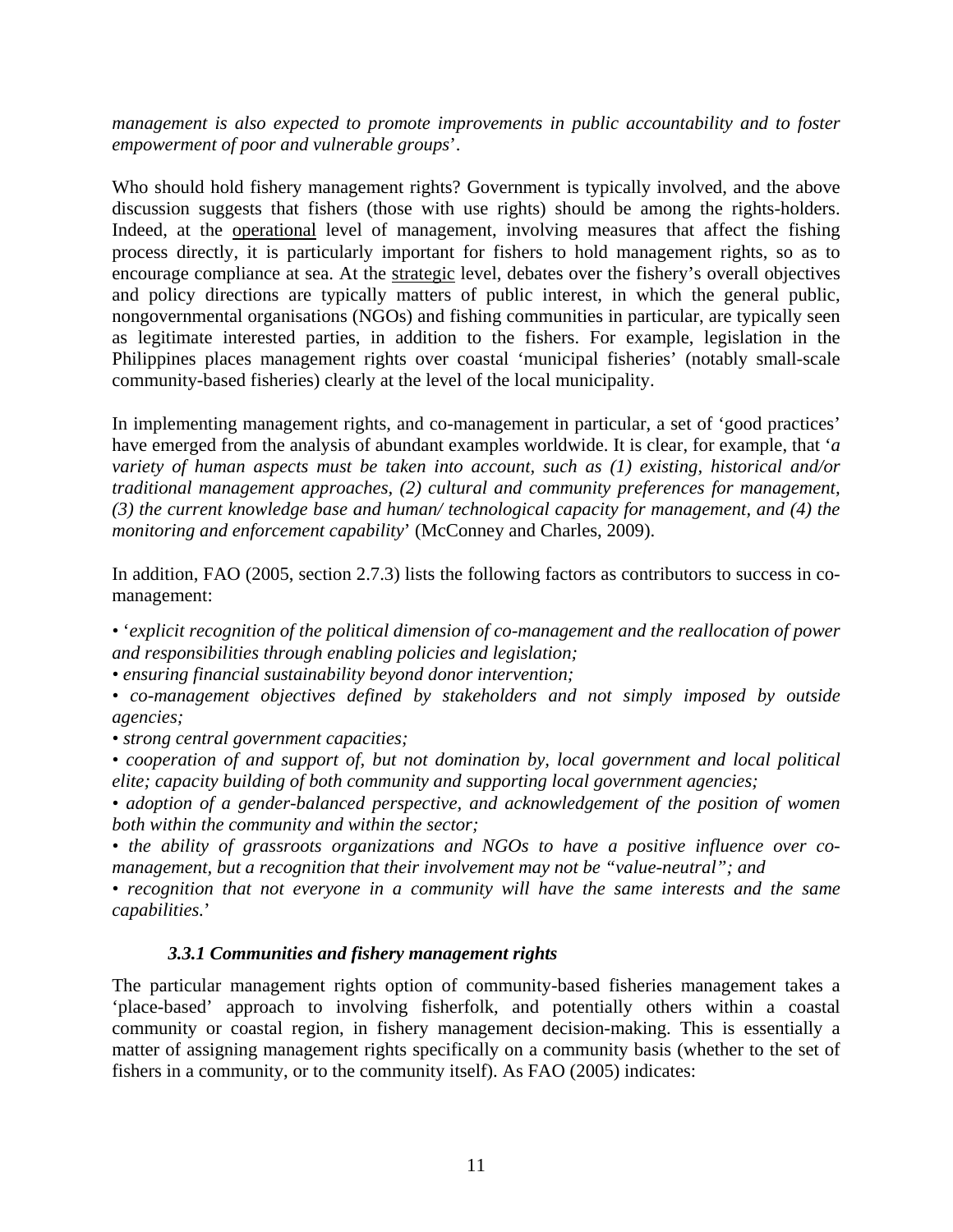'*Fisheries management should not be looked upon as a hierarchal activity involving "managers" and "the managed". It is now well established that when fishing communities are involved in the formulation of policy and in the decisions regarding management measures and their implementation and regard these policies and decisions as their own, regulations gain considerable legitimacy. The likelihood of achieving compliance with regulations is therefore enhanced.*'

While community management rights cannot be expected to work in every fishery, Berkes (1986, p.228) proposes that a community-based approach '*provides a relevant and feasible set of institutional arrangements for managing* [particularly] *small-scale fisheries in which the community of users is relatively homogeneous and the group size relatively small*'. Other aspects facilitating the approach's effectiveness seem to be: '*cohesiveness of the community involved, experience in and capacity for local management, geographical clarity of the community, a modest overall size and extent, and an institutional framework in which rights are specified through a combination of legislation, government decisions and traditional/informal arrangements*' (Charles, 2011).

In some cases, a factor in utilizing community management rights may be an understanding and revival of former management systems. As Panayotou (1982, p.45) notes: '*Such revival would necessitate a removal of the factors responsible for the breakdown of these traditional management systems by: (a) explicitly allocating the coastal resources to artisanal fisheries; (b) dividing these coastal resources among fishing communities…*'.

In the absence of these various conditions, community rights may not be feasible, but when they are met, the benefits of such a system of rights can be considerable. Community-based rights systems can draw on local institutions, as well as moral pressure, to create incentives for resource stewardship. This in turn can increase management efficiency, and improve the implementation of local enforcement tools. Furthermore, a key element with community rights is that the system can take into account a broader range of fishery participants within a community, including boat owners/captains, crew members, shore workers, etc., and thereby support equity and fairness goals (Graham *et al*., 2006).

Among the many documented experiences with co-management globally, a classic example specifically of community-level management rights is that of the Punta Allen lobster fishery in Mexico (Sosa-Cordero et al., 2008). In that case, both access rights and management rights are clearly defined, providing an increased degree of stewardship and sustainability, as well as security of livelihoods for the local fishers.

# *3.3.2 Organizational Capacity and Institutional Development*

While good governance of small-scale fisheries requires the effective *participation* of fisherfolk and fishing communities, there is often a need to support and build the *capacity* of organizations/associations of fishers, as well as community institutions, in order to accomplish this. Furthermore, the reality is that capacity development is often needed in governments as well, so that governmental staff and institutional arrangements understand the needs and rights of small-scale fishers and communities. Overall, then, 'good practices' in good governance imply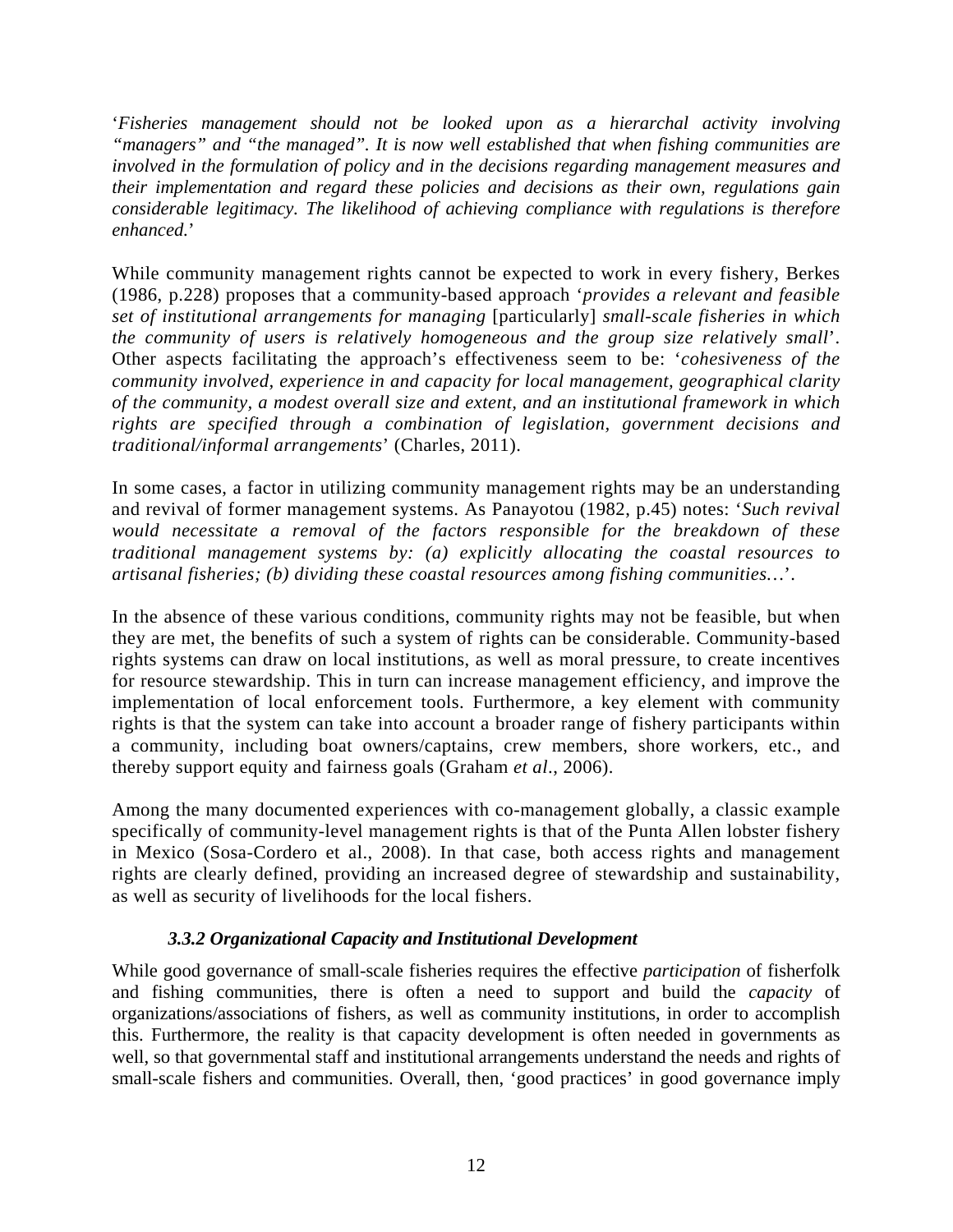suitable attention to a wide range of capacity and institutional development. As FAO (2005) has highlighted:

'*Especially important at the organizational, institutional and individual levels is the need to… enhance the capacity in organizations representing and working for small-scale fisheries – e.g. those concerned with technical fisheries management issues, social welfare, credit/savings and marketing, and political negotiation or lobbying.*'

The *Bangkok CSO Statement* expresses the need of support to capacity building of fishing and indigenous communities to participate in governance of coastal and fisheries resources.

# *3.3.3 Legal space and empowerment*

While good governance for small-scale fisheries requires the participation of fishers and fishing communities in management and policy-making, real participation also requires accompanying efforts at empowerment, and fundamentally the 'legal space' (notably through legislation and clear policy) for fisher organizations and fishing communities to be able to take on management responsibilities. McConney and Charles (2009) state that:

'*Decentralized and devolved governance holds potential for greater success… but only if there are adaptive policy environments that enable self-organization, for example, through adoption of a subsidiarity approach that places decision making at the lowest, most local level feasible.*'

With respect to legislation, FAO (2005) notes that participation in management needs to cover the spectrum from the harvesting process to higher levels of decision making:

'*…small-scale fishers and fishworkers must be included in the process of developing legislation (both within fisheries and in other sectors), even if the process is prolonged. Only by doing so can it be hoped that conflicts will be minimized and that legislation will really address the needs and potentials of poor small-scale fishers and fishworkers and have a measure of legitimacy.*'

If the focus is on 'pro-poor' approaches, empowerment must go beyond policy and legislation to look also at how participatory processes are implemented at the community level. FAO (2005) cautions that:

'*Devolving management responsibility to the local level, for example, may not be sufficient to ensure the interests of the poor are adequately represented. "Communities" are usually stratified by wealth and power, with local elites and decentralized governments sometimes colluding to exclude the less powerful. …fisheries development programmes should examine ways in which "traditional" leadership, local government and civil society can work together to ensure that the interests of poorer and marginalized groups are taken into account in decentralized resource management.'* 

Allison et al. (2010) provide the following recommendation with respect to empowerment:

*'Support empowerment of fishing communities, both through their social inclusion and building their capabilities. Transition to (human + property) rights-based fishing requires relationships between fishing rights-holders and duty-bearers (such as governments) to be*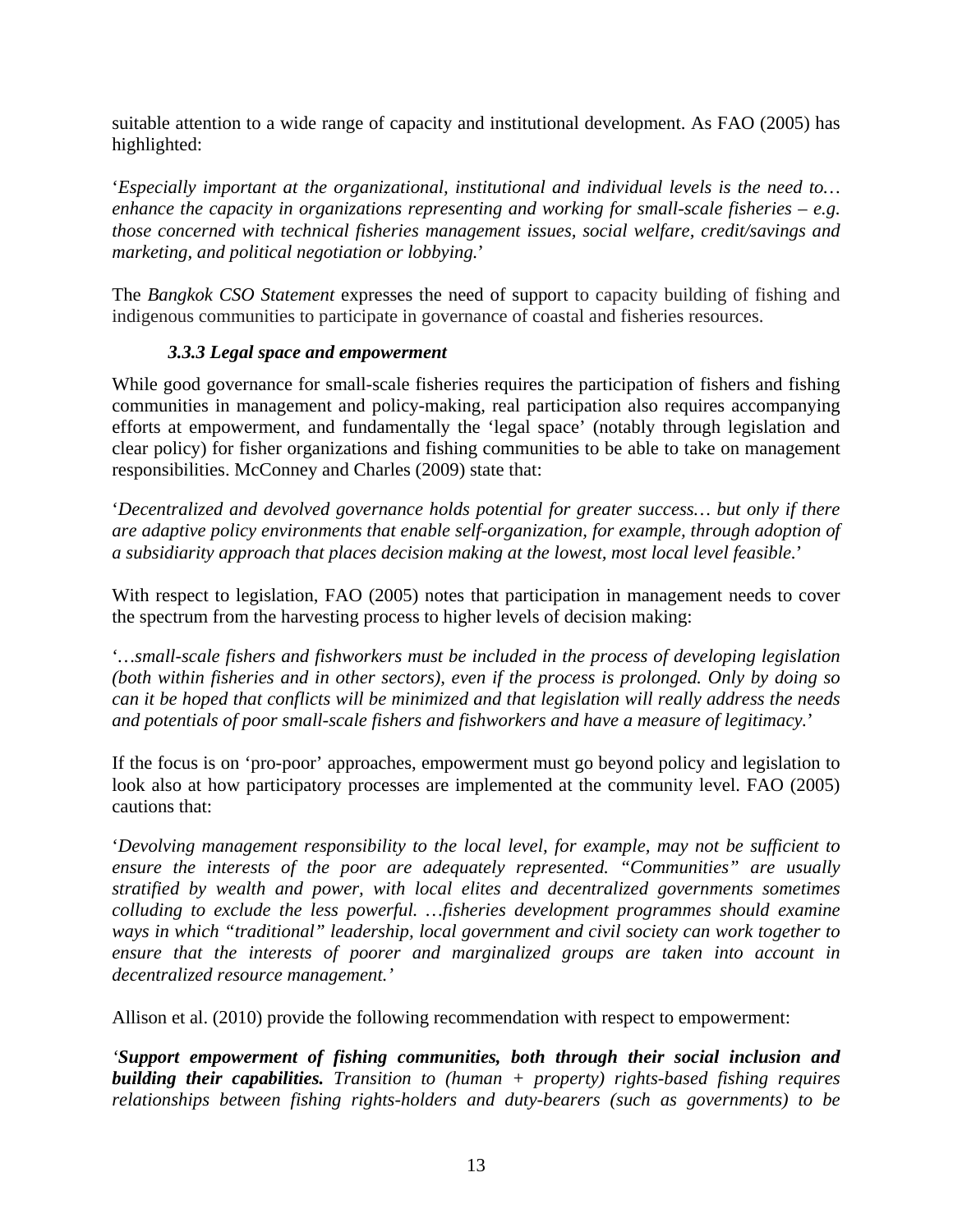*transparent and based on mutual trust and accountability. …Community institutions must be strengthened and approaches must be cross-cutting and integrative.'* 

The latter point about community institutions implies that empowerment requires local initiatives that go beyond the fishery per se. As FAO (2005) indicates:

 *…Community development and empowerment through the provision of education, social services, welfare and health improvements, are all important in ensuring that the contribution of small-scale fisheries to poverty alleviation and food security is increased, and that fisheriesspecific strategies aimed at doing so are likely to be successfully implemented.*'

# **3.4 Additional 'Good Practices' for Small-Scale Fisheries**

#### **(a) Adopt an integrated system-oriented community-focused approach**

A fishing community perspective is typically 'integrated' (in that the community necessarily deals simultaneously with multiple economic sectors, social issues and environmental realities) and 'system-oriented' (in that the interactions between people, among organizations and between society and nature are inherent within a community). On the other hand, conventional fishery management and policy is often contained within a fishery 'silo' and neglecting interactions of the fishery with other productive sectors, with local environments, and local institutions. There is a need to return to the more integrated, systems-oriented approach to small-scale fisheries, an approach that simply reflects the reality of these fisheries.

McConney and Charles (2009) note that:

'*Coastal, small-scale, and/or tropical fisheries are typically multi-species, focused more on an ecosystem and on a community of people trying to make a living, rather than an isolated set of fishers exploiting a specific stock. …management approaches need to pay attention to the broader fishery system, recognizing the pervasive interactions between the core of the fishery (fish and fishers) and all the other elements of the ecosystem and the human system…. In particular, a key part of broadening the perspective on SSF lies in seeing beyond the harvest sector, paying more attention to post-harvest processing, marketing, and distribution...*'

A key part of a systems approach to dealing with small-scale fisheries is the adoption of an 'ecosystem approach to fisheries' (EAF). While this approach certainly pays attention to the fishery ecosystem as well as the specific fish stocks being caught, it also has strong human dimensions (De Young et al., 2008) that need to be taken into account.<sup>[1](#page-14-0)</sup>

Furthermore, the ecosystem approach provides a link to integrated management of coastal and ocean areas. As McConney and Charles (2009) note,

'*combining into fishery management both an ecosystem approach and a livelihoods approach …leads us to draw linkages with integrated ocean and coastal management. This is a natural connection, especially in the context of SSF, since integrated approaches are characterized by a* 

<span id="page-14-0"></span><sup>&</sup>lt;sup>1</sup> A discussion of the ecosystem approach to fisheries (EAF) and aquaculture (EAA) are presented in another background paper.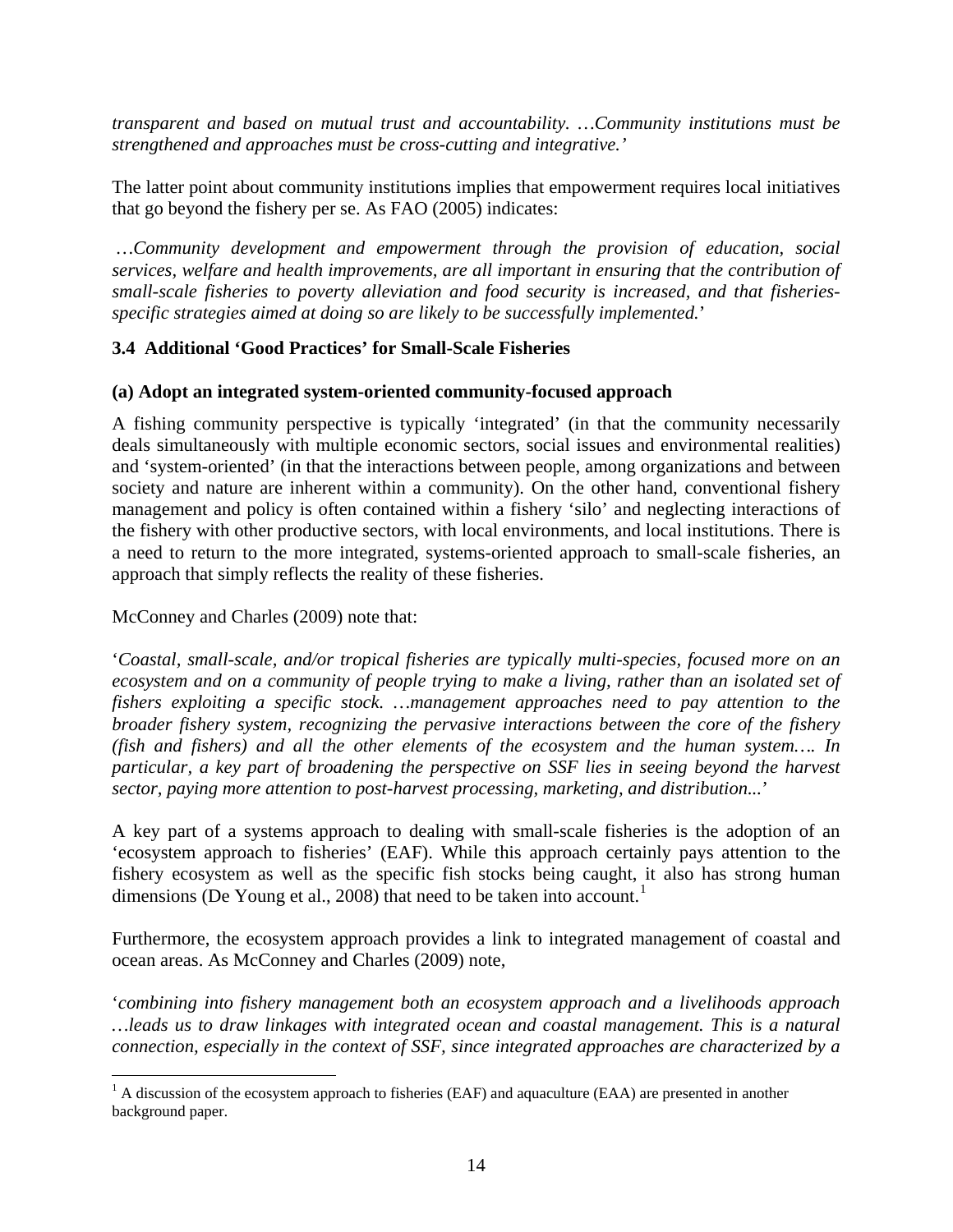*multiplicity of resources and habitats, a range of environmental variables, and a balancing of attention to both natural and human systems and dynamics…*'

### **(b) Adopt an appropriate sustainable development approach**

A sustainable development perspective involves the pursuit of development goals (notably the Millennium Development Goals) in a manner compatible with environmental sustainability. Since small-scale fisheries, like all others, are susceptible to over-exploitation, a key reality to take into account is that environmental sustainability is in fact a prerequisite for food security, poverty alleviation and other development objectives. Accordingly, Allison et al. (2010) provide the following recommendation for small-scale fisheries:

'*Address over-exploitation that threatens resource sustainability and the flow of benefits from fisheries to the wider economy as a priority objective of a shift towards rights-based fisheries management. As well as defining rights to fish, the rights of present and future generations to benefit from the resources should be included. Building the value of the resources should be an explicit objective of fisheries management in the small-scale sub-sector…*'

Fortunately, a range of studies from around the world show that effective local self-management has often evolved within small-scale fisheries. There are 'benefits of the commons', in that common-pool small-scale fisheries can be sustainable, and indeed the 'commons' nature of local fisheries can actually be beneficial in producing strong local stewardship. However, not all small-scale fisheries are in good condition – there can be serious over-exploitation, whether driven from within the fishery, or as a result of external influences, including those from governments (e.g. through 'modernization' drives), that harm local stewardship practices. Thus, the need for rebuilding depleted resources and addressing the roots of over-exploitation are crucial in small-scale fisheries. Key elements in achieving this include avoiding open access conditions, and finding the right form of rights over access and use – to ensure that small-scale fisherfolk have secure access and incentives to support and be involved in stewardship of fishery resources.

# **(c) Strive for food sovereignty and household/community well-being**

Small-scale fisheries have increased their profile in international policy with the realization of the major role they play, or could play, in enhancing food security and poverty alleviation. This counteracts the '*tendency globally to focus on industrialized, larger scale fisheries involved in commodity production and trade*' (McConney and Charles, 2009) and '*In the context of poverty alleviation, Béné et al. (2007) note that systems are being put in place to facilitate what are often traditional self-organized production and marketing chains, in order to benefit from these lower supply costs that contribute to food security and food sovereignty.*'

The importance of small-scale fisheries to food sovereignty and community well-being is also reflected in the Code of Conduct (1995) where Article 11.2.15, in addressing international fish trade and export production, notes that:

'*States, aid agencies, multilateral development banks and other relevant international organizations should ensure that their policies and practices… do not result in environmental*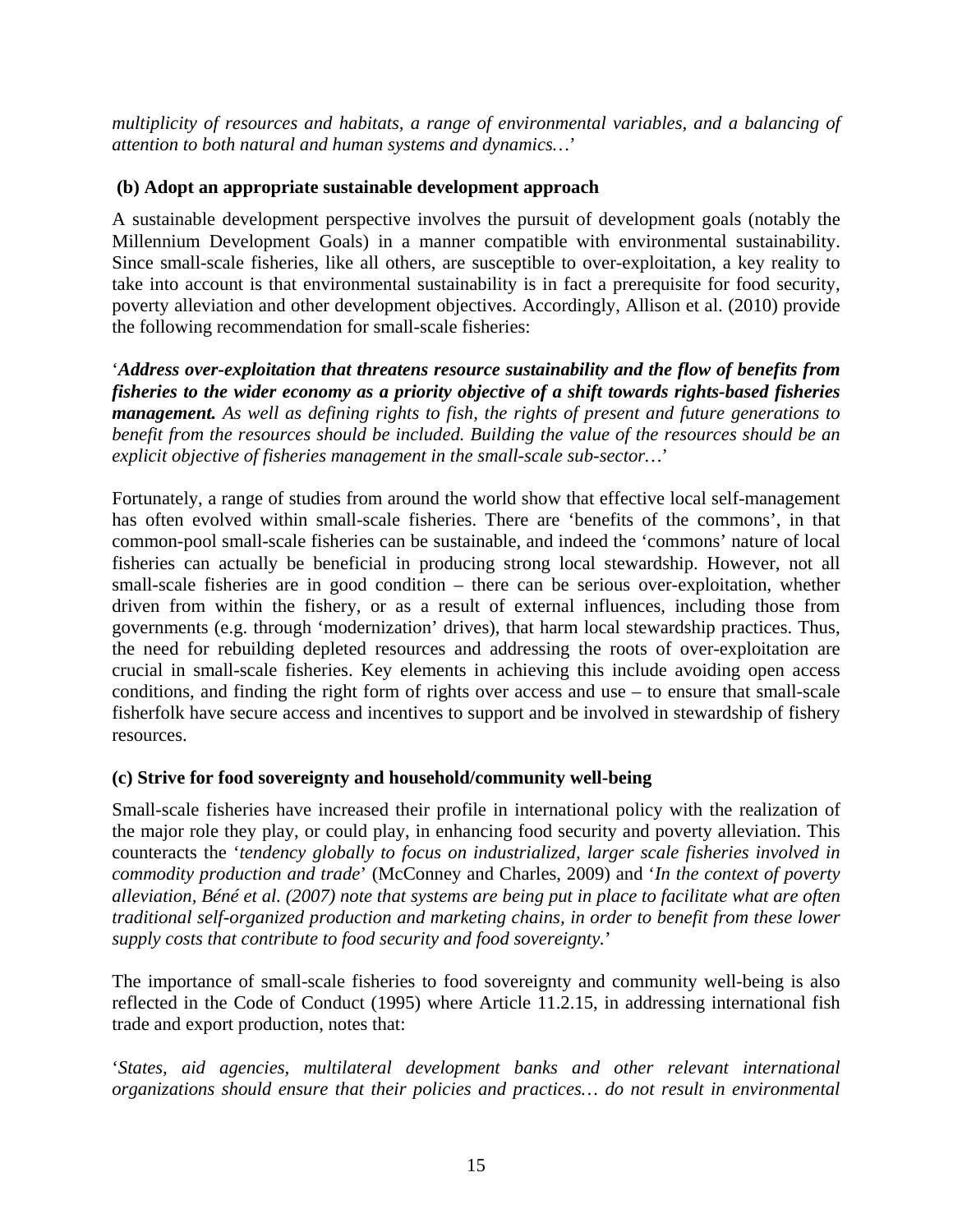*degradation or adversely impact the nutritional rights and needs of people for whom fish is critical to their health and well-being and for whom other comparable sources of food are not readily available or affordable.*'

In connecting small-scale fisheries with goals of food sovereignty and local well-being, Allison et al. (2010) provide the following recommendation:

'*Integrate responsible fisheries policies with wider poverty reduction policies in countries where fisheries are economically important. This is …important for ensuring that fisheries agencies receive an appropriate allocation of central and local government budgets, and that small-scale fishing communities are included equitably in national economic development and social development planning.*'

# **(d) Include beyond-fishery policy measures and livelihood diversification options**

The Code of Conduct technical guidelines (FAO, 2005) highlight that in small-scale fisheries, policy and governance considerations need to look beyond the fishery:

'*In addition to policy specifically for the fisheries sector, there are (i) cross-sectoral policies at the national level, (ii) policies in other sectors, and (iii) local policies – all of which can impact on small-scale fisheries. Those wishing to support the contribution of small-scale fisheries to poverty alleviation and food security should thus strive to engage in policy processes in other sectors.*'

CCRF Article 10.1.2 specifically refers to fisher participation in broader decision-making for coastal areas:

'*In view of the multiple uses of the coastal area, States should ensure that representatives of the fisheries sector and fishing communities are consulted in the decision-making processes and involved in other activities related to coastal area management planning and development*.'

A "bigger picture" perspective recognizes that the fishery 'silo' really connects to a range of policy and legal frameworks, and to the well-being of coastal communities. This perspective is needed in order to address in a holistic way the many issues facing small-scale fisheries. For example, ensuring access rights to subsistence fishing in coastal communities may serve food security goals, and incorporating post-harvest aspects in rights discussions may help reinforce the rights of women involved in marketing fish. Allison et al. (2010) note that beyond-fishery needs include improving '*value-addition in the supply chain, infrastructure, market cooperatives, and access to credit*' and '*addressing deficiencies in fishing people's rights of equitable access to health care, education, and community services*'.

Moving to a 'bigger picture' perspective will involve better understanding linkages among the various forms of rights, both within the fishery system itself and in a multi-sectoral context, so as to produce more comprehensive approaches to managing small-scale fisheries, ones that are better able to improve wellbeing and safeguard livelihoods. Within this context, McConney and Charles (2009) note that: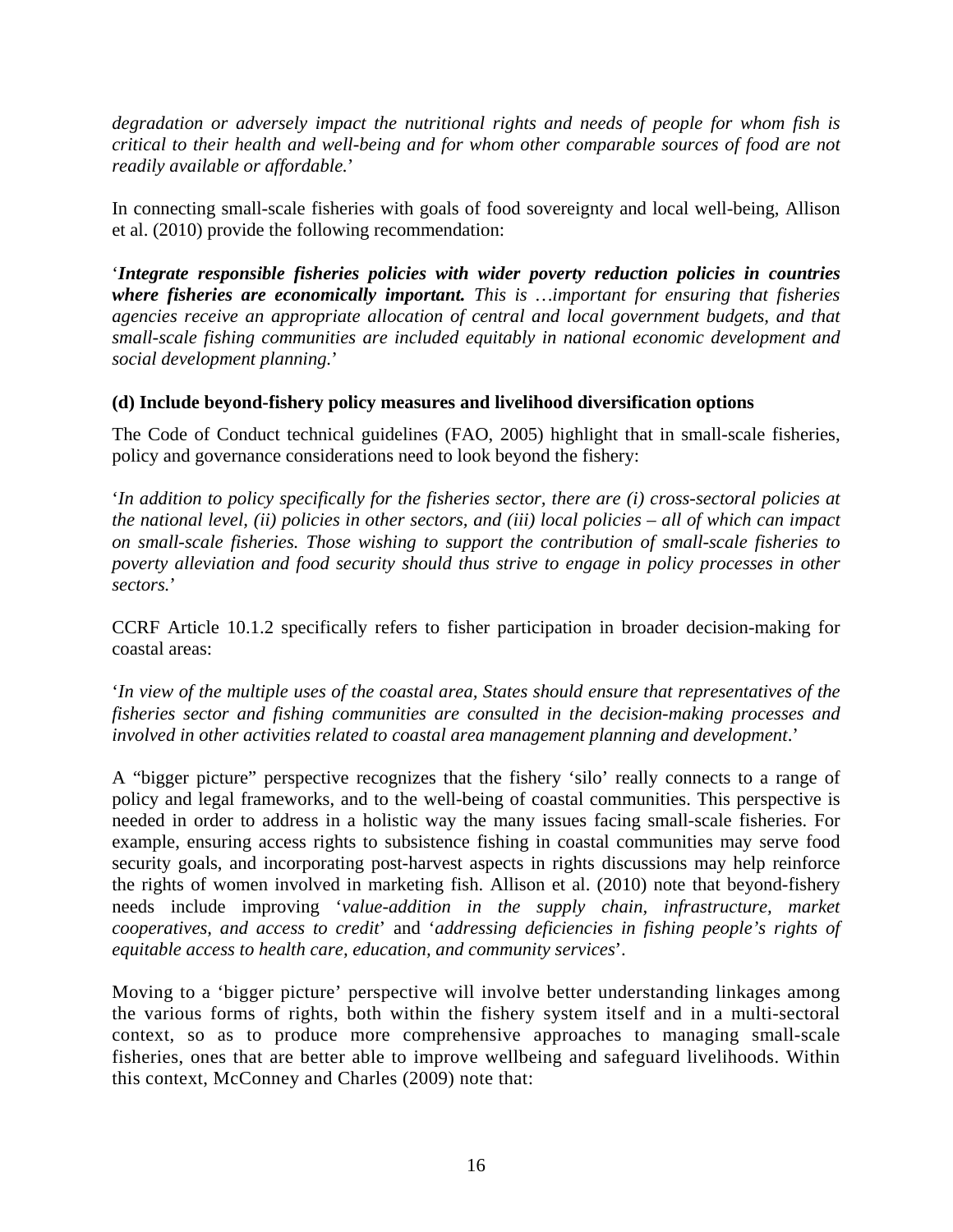'*…there is a need to deal with inherent linkages between fisheries and other human activities, especially in coastal and marine sectors such as aquaculture and tourism, as well as coastal communities and fishing households. A "livelihoods approach" (e.g., Allison and Ellis 2001) broadens fishery discussions to emphasize the entirety of individual, household or community sources of well-being and livelihood (income), and in particular how individuals, households and communities develop "portfolios" of livelihood sources.*'

Allison et al. (2010) provide a particular recommendation of good practices as follows:

'*Support improvements in the broader governance context including access to justice and mechanisms for conflict resolution by advocating for the fair treatment of fishers under the rule of law and their equitable participation in inter-sectoral decision-making. Conflicts between small-scale and commercial/industrial sectors, other fishing groups, and other users of coastal and riverine environments (tourism, transportation, industry, etc.) are widespread, and typically put small-scale fishers, particularly the poorest, at a serious disadvantage.*'

#### **(e) Ensure effective, transparent and inclusive information**

If small-scale fisheries are to maintain their role as a key provider of sustainable livelihoods and food, achieve their potential for poverty alleviation, and shift toward a good governance framework that is more participatory, suitable information generation and use, as well as appropriate communications, are essential. As FAO (2005) highlights:

'*The current policy shift towards decentralization of management responsibilities and the importance of small-scale fisheries in poverty alleviation and food security requires a reconsideration of the type of data and information necessary, and the way data are collected, used and disseminated. In addition to more appropriate (pro-poor oriented) information and research, there is also a need to develop better communication strategies to improve the flow and dissemination of information related to small-scale fisheries and their contribution to poverty alleviation, rural development and food security.*'

This perspective on good practices with respect to information and communication is reinforced with a link to governance (McConney and Charles, 2009) as follows:

'*The new approach in [small-scale fisheries] is to pay more attention to converting data from several sources into information for decision making and communicating the information to all stakeholders— to facilitate the transparency and accountability needed for good governance.*'

A related aspect relating to information concerns the source of that information, in particular the existence of 'local knowledge' held by fishers and communities in a certain location (and also known as traditional ecological knowledge or fisher knowledge). CCRF Article 12.12 states:

'*States should investigate and document traditional fisheries knowledge and technologies, in particular those applied to small-scale fisheries, in order to assess their application to sustainable fisheries conservation, management and development…*'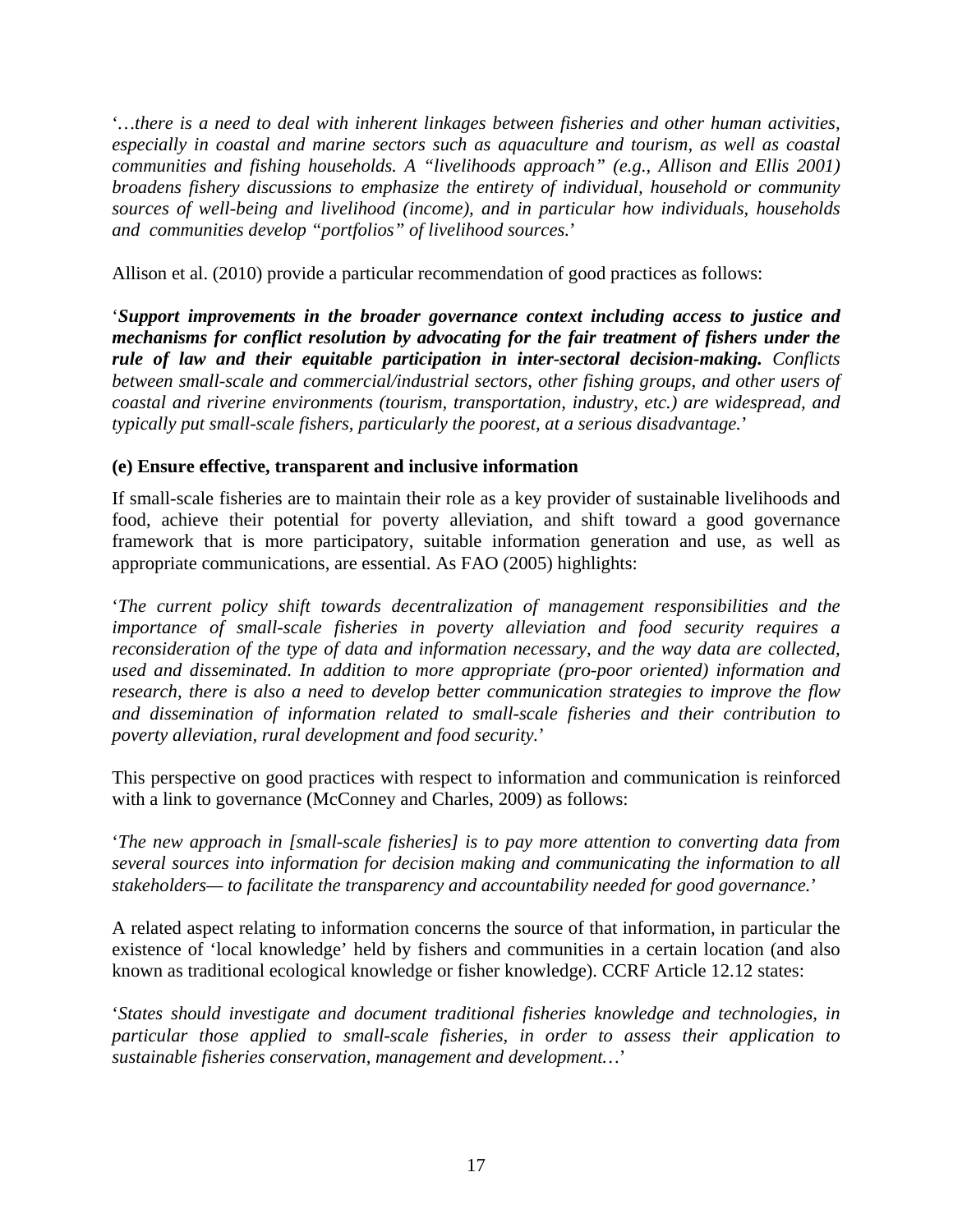Finally, good practices in information acquisition involve the participation of small-scale fishers in determining knowledge needs and in the resulting research itself. This reflects an increasing recognition that the participation of fishers in management that is part of good governance is more effective if they are also involved in dealing with the underlying information base. The result has been a trend toward participatory research involving fishers and fishing organizations, in many locations. In the best situations, this becomes institutionalized (for example, within community-based fishery management) as a built-in participatory research component.

# **4. Conclusion**

This paper has described what can be seen as 'good practices' in meeting some of the key needs of small-scale fisheries, particularly from the 'rights' perspective. Drawing on a review of wideranging publications on small-scale fisheries, seven key categories of essential 'good practices' are suggested:

# **Good Practices in Small-Scale Fisheries**

- 1. Adopt a 'rights-based' approach that links fishery rights and human rights
- 2. Ensure secure access rights to a fair share of fishery resources
- 3. Provide good governance, organizational capacity, legal space & empowerment
- 4. Adopt an integrated system-oriented community-focused approach
- 5. Adopt an appropriate sustainable development approach
- 6. Strive for food sovereignty and household/community well-being
- 7. Include beyond-fishery policy measures and livelihood diversification options

It is important to note that ideally, these various elements will be combined together. Likely no fishery has achieved a perfect record on this, but some certainly have made progress. As one example, Harris et al. (2007) report on the 'Sokhulu project' in South Africa, which was meant to address access concerns, illegal fishing, over-harvesting and conflict in a mussel fishery, notably through co-management involving subsistence fishers. Over time, the initiative produced success on multiple fronts. First, there was '*formal restoration of access rights*' for those fishers, and '*lively participation by both fishers and authorities*' (i.e. suitable management rights). Second, there evolved a stewardship capability in which '*fishers representatives… persuade other fishers of the need for sustainable management*'. Third, '*information sharing*' and '*direct involvement of fishers in research*' took place, along with '*provision of training for both partners of co-management*' (Harris et al., 2007). Of course, these various measures – and the underlying integrated approach of the project – also served goals of food sovereignty, local well-being and human rights, as indicated in the set of good practices.

Of the good practices relating specifically to rights in fisheries, this author suggested previously (Charles, 2008) that the linking of fishery rights and human rights, in particular, reflects an historic shift away from a 'simplistic' approach, one which focused on fishery rights while neglecting human rights, to a more balanced perspective. The new thinking recognizes that in small-scale fisheries, there are benefits of secure access to the fishery – more security for the rights-holders and a greater incentive to take care of the resource into the future – but attention is also needed to the details of the fishing rights. This includes matters of (1) who holds the rights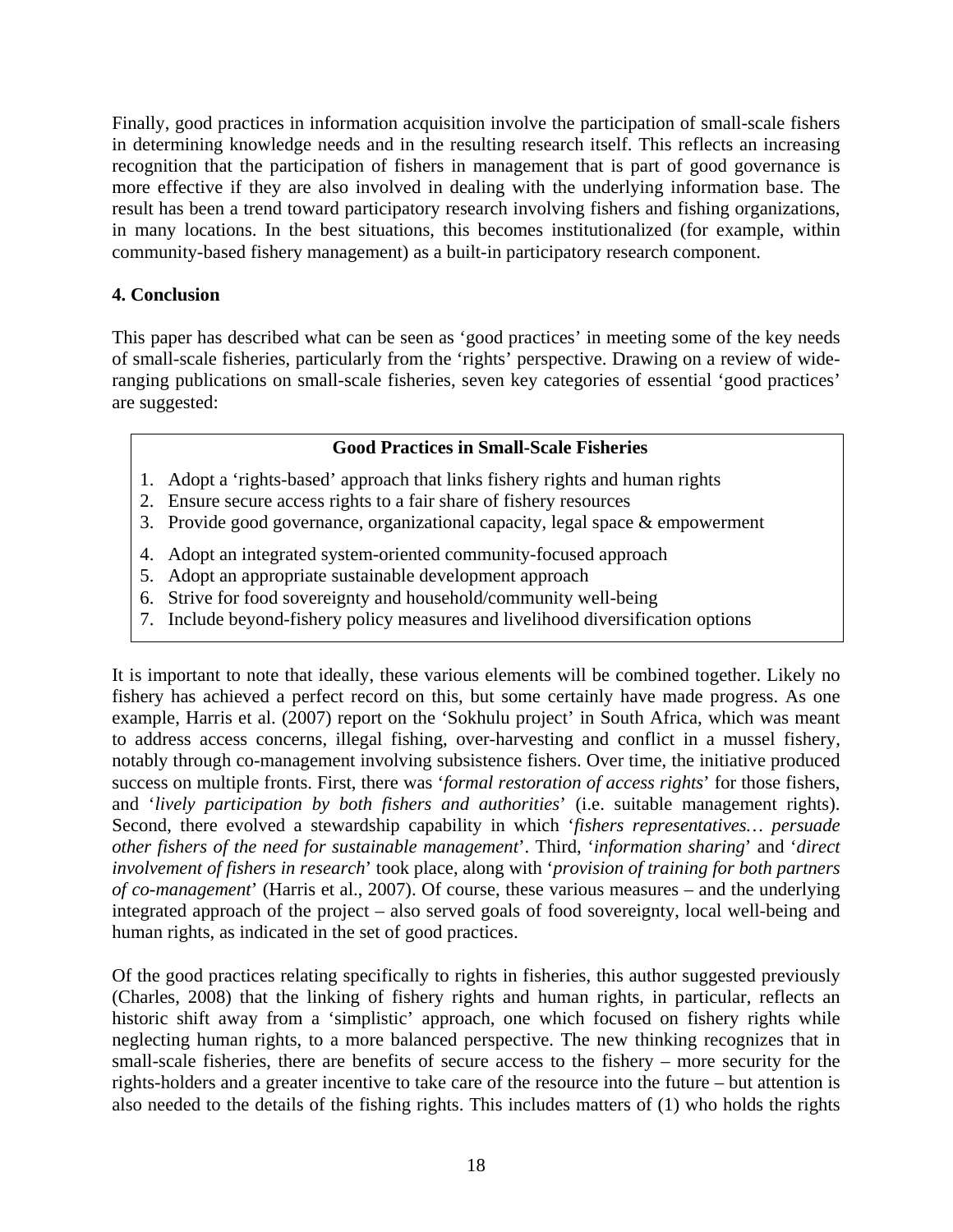(which matters to community wellbeing, food security, and poverty alleviation), (2) whether there are pre-existing rights (which most often should be reinforced, for the sake of efficiency, equity and good governance), and (3) how fishing rights connect with other rights (since there can be significant impacts on social, economic and human rights). Furthermore, it is worth emphasizing that rights held by communities ('community rights') may be particularly effective in some small-scale fisheries, providing strong opportunities for local development and resource stewardship.

Figuring out the right form of rights requires an understanding of all these realities, as well as a broader perspective that must include post-harvest aspects, and indeed must look beyond the fishery 'silo' in addressing rights. Indeed, attention is needed to the relationship of fishery rights to the overall objectives of development policy. Hersoug (2006, p.7), drawing on the work of Béné (2003) on poverty and fisheries, concludes that:

*'The point is simple: rights-based fisheries management may secure some type of ownership, be it individual or collective. But we need to secure rights for the right people. That can only be done through institutional reforms…'* 

The focus of this paper has been on good practices relating to governance of small-scale fisheries, and in particular the above considerations of rights in these fisheries. However, it is certainly the case that along with rights go responsibilities. The FAO Code of Conduct for Responsible Fisheries (1995, article 6.1) states: 'The right to fish carries with it the obligation to do so in a responsible manner…'. A key aspect in moving toward responsible fisheries thus lies in developing effective and accepted sets of both rights and responsibilities among fishers. As Jentoft et al. (1998, p. 434) note: 'When rights of management and property go together, property is not only a right but also a responsibility for the collective as well as the individual. Without that responsibility there is no guarantee that property rights may institute sustainable resource use.' Indeed, one might suggest that good practices in small-scale fisheries, and indeed any fisheries, must simultaneously include a broad perspective on rights-based management, and a suitable focus on 'responsibilities-based fisheries management'.

In compiling 'good practices' for management, policy and governance of small-scale fisheries, this paper has drawn heavily on the Code of Conduct for Responsible Fisheries guidelines (FAO, 1995, 2005, 2009) and from a number of other publications – notably Allison et al. (2010); Charles (2009, 2011); Civil Society Preparatory Workshop (2008); ICSF-WFFP (2009); McConney and Charles (2009). While an assessment and understanding of key policy needs in small-scale fisheries, and the 'good practices' required to move in the direction of these goals, is certainly necessary, it is crucial to take the next steps to utilize this understanding in a concrete manner to achieve real progress in meeting the potential of the world's small-scale fisheries.

In recent years, a consensus has emerged that the preferred approach to achieve this is through an international instrument, such as an addition to the Code of Conduct or a Plan of Action, and a global program of assistance, as new global initiatives to support small-scale fisheries. Many of the essential ingredients for these are to be found in the 'good practices' highlighted in this paper, as well as the related publications noted above (where specific measures relating to each of the categories of this paper are to be found). While moving from words to actions will require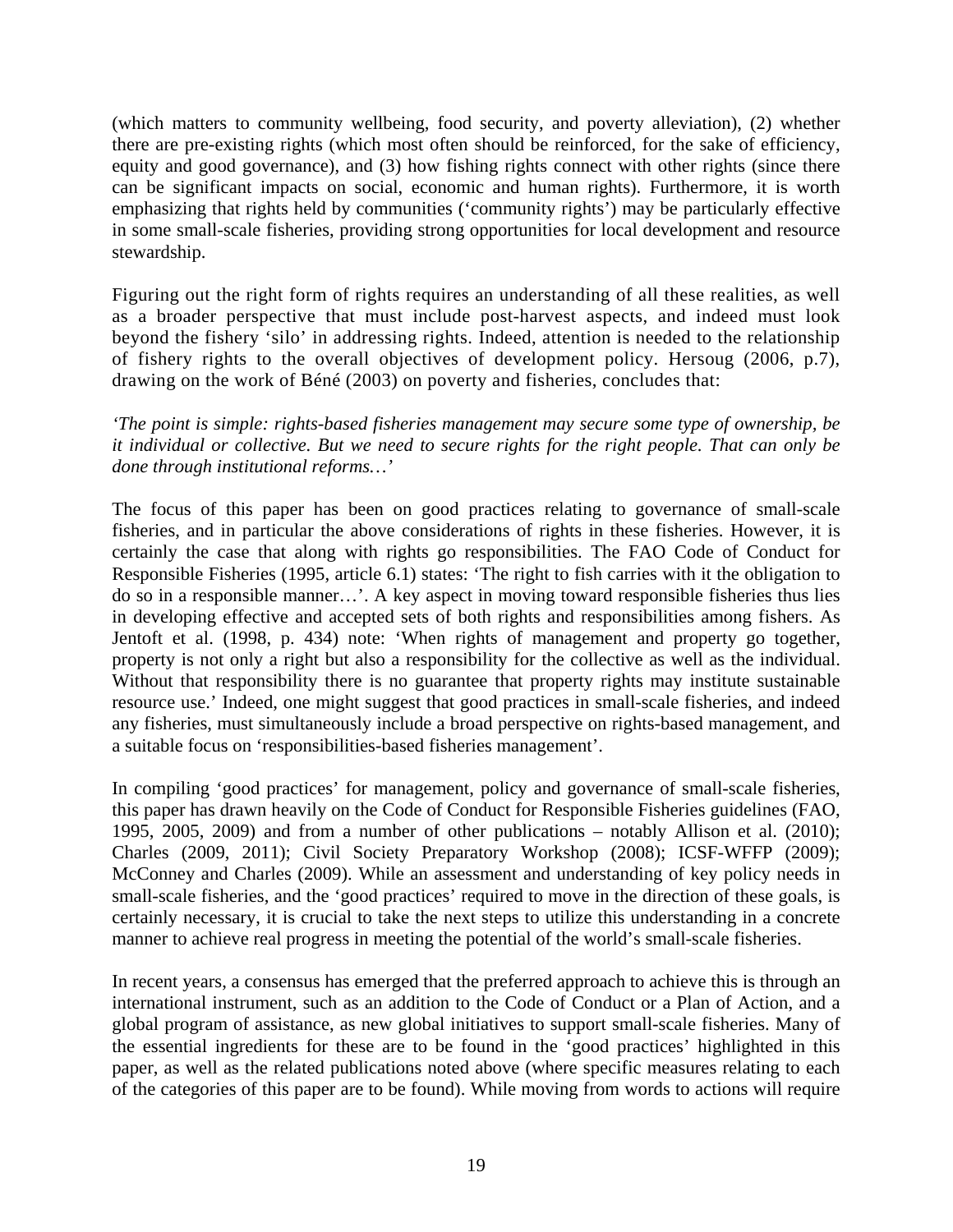considerable care in formulation and implementation, meeting the great potential of small-scale fisheries globally to help achieve Millennium Development Goals, and particularly to help alleviate poverty and contribute to food security, will undoubtedly make the efforts worthwhile.

#### **Acknowledgements**

I am grateful to Rolf Willmann for his support in the writing of this paper, and to Merle Sowman, Patrick McConney, Chandrika Sharma and Fikret Berkes, as well as other colleagues on an ongoing basis, for a variety of helpful ideas. Of course, any errors in the paper remain the responsibility of the author.

#### **References**

- Allison, E.H. and F. Ellis (2001) The livelihoods approach and management of small-scale fisheries. *Marine Policy* 25:377-388.
- Allison, E.H. and B. Horemans (2006) Putting the principles of the Sustainable Livelihoods Approach into fisheries development policy and practice. *Marine Policy* 30:757-766.
- Allison, E.H., J. Kurien, R. Pomeroy, B.D. Ratner, R. Willmann and B. Asgard (2010) Rightsbased fishing: Should it include human rights? Unpublished manuscript. The WorldFish Center. Penang, Malaysia.
- Béné, C. (2003) When fishery rhymes with poverty: a first step beyond the old paradigm on poverty in small-scale fisheries. *World Development* 31:949-975.
- Béné, C., G. Macfadyen and E.H. Allison (2007) *Increasing the Contribution of Small-scale Fisheries to Poverty Alleviation and Food Security*. FAO Fisheries Technical Paper 481. Rome: FAO.
- Béné, C., B. Hersoug, and E.H. Allison (2010) Not by rent alone: Analysing the pro-poor functions of small-scale fisheries in developing countries. *Development Policy Review* 28:325-358.
- Berkes, F. (1986) Local-level management and the commons problem: a comparative study of Turkish coastal fisheries. *Marine Policy* 10:215-229.
- Berkes, F., R. Mahon, P. McConney, R. Pollnac, and R. Pomeroy (2001) *Managing Small-scale Fisheries: Alternative Directions and Methods*. International Development Research Centre, Ottawa, Canada.
- Charles, A. (2001) *Sustainable Fishery Systems*. Blackwell Science, Oxford, England.
- Charles, A. (2002) [Use rights and responsible fisheries: limiting access and harvesting through](http://husky1.stmarys.ca/%7Echarles/PDFS_2005/071.pdf)  [rights-based management](http://husky1.stmarys.ca/%7Echarles/PDFS_2005/071.pdf). In: Cochrane, K.L. (ed.) *A Fishery Manager's Guidebook. Management Measures and their Application*. FAO Fisheries Technical Paper No. 424. Food and Agriculture Organization of the United Nations, Rome, Italy.
- Charles, A. (2006) Community fishery rights: issues, approaches and Atlantic Canadian case studies. In: A.L. Shriver (ed.) *Proceedings of the Thirteenth Biennial Conference of the*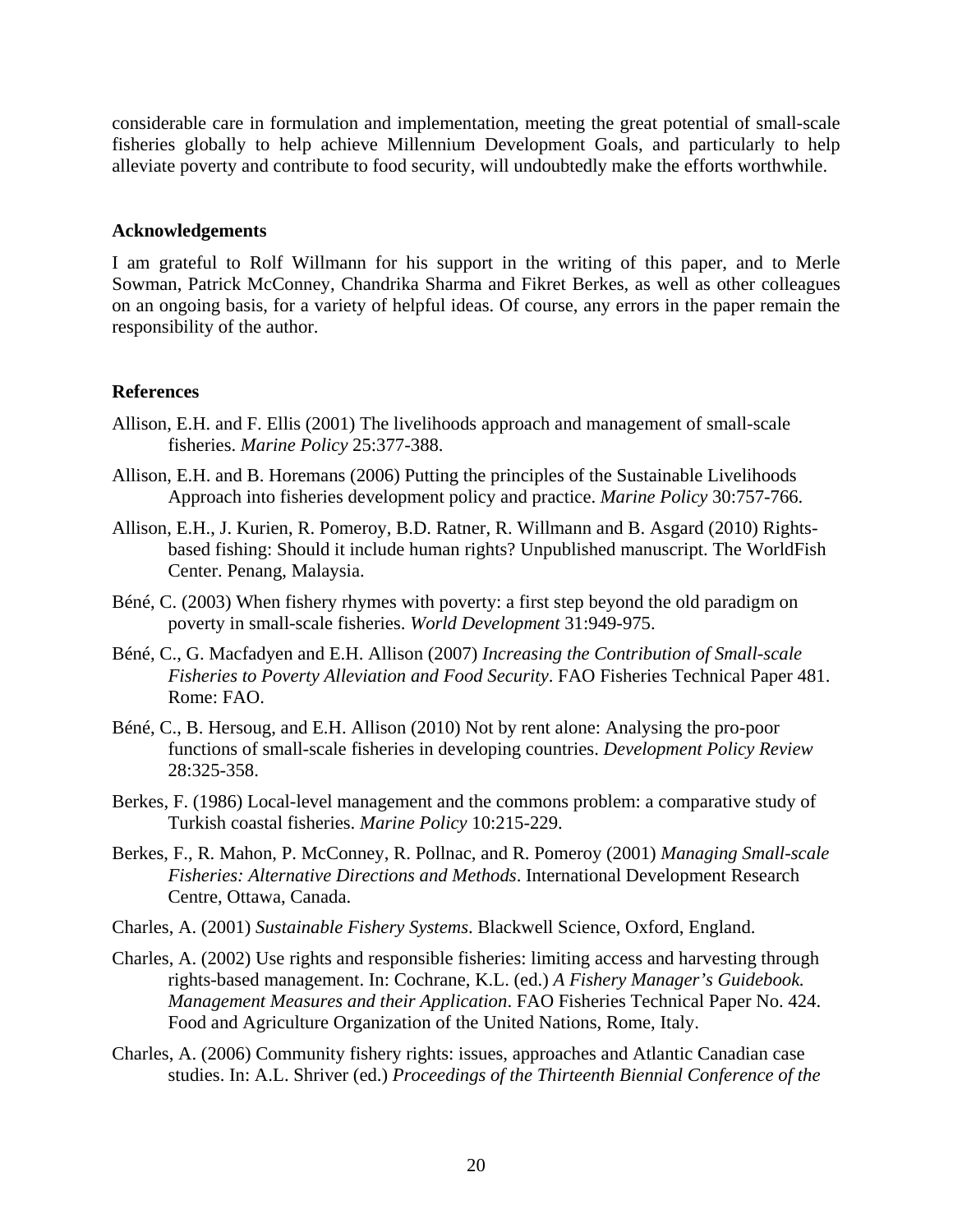*International Institute of Fisheries Economics & Trade, July 11-14, 2006, Portsmouth, UK*. International Institute of Fisheries Economics and Trade, Corvallis, Oregon.

- Charles, A. (2008) [The right form of rights](http://husky1.stmarys.ca/%7Echarles/PDFS_2005/085.pdf). *SAMUDRA Report* 51:4-6.
- Charles, A. (2009) Rights-based fisheries management: The role of use rights in managing access and harvesting. In: Cochrane, K.L. and S.M. Garcia (eds.) *A Fishery Manager's Guidebook*. Wiley-Blackwell, Oxford, England.
- Charles, A. (2011) Human rights and fishery rights in small-scale fisheries management. In: [R.S.](http://www.amazon.com/s/ref=ntt_athr_dp_sr_1?_encoding=UTF8&sort=relevancerank&search-alias=books&field-author=Robert%20S%20Pomeroy)  [Pomeroy](http://www.amazon.com/s/ref=ntt_athr_dp_sr_1?_encoding=UTF8&sort=relevancerank&search-alias=books&field-author=Robert%20S%20Pomeroy) and [N. Andrew](http://www.amazon.com/s/ref=ntt_athr_dp_sr_2?_encoding=UTF8&sort=relevancerank&search-alias=books&field-author=Neil%20Andrew) (eds.). *Small-scale Fisheries Management*. CAB International (to appear).
- Civil Society Preparatory Workshop (2008) *Statement from the Civil Society Preparatory Workshop to the Global Conference on Small-Scale Fisheries (4SSF), Bangkok, Thailand*. SAMUDRA Report No. 51: 7-9. [Available online at: http://sites.google.com/site/smallscalefisheries/statement].
- Cochrane, K.L. and A.I.L. Payne (1998) People, purses and power: the role of policy in directing fisheries management as indicated in the debate surrounding a developing fisheries policy for South Africa. p.73-99 in: T.J. Pitcher, P.J.B. Hart, and D. Pauly (eds.) *Reinventing Fisheries Management*. Kluwer, Dordrecht.
- Copes, P., and A. Charles (2004) Socioeconomics of individual transferable quotas and community-based fishery management. *Agricultural and Resource Economics Review* 33:171-181.
- De Young, C., A. Charles and A. Hjort (2008) *Human Dimensions of the Ecosystem Approach to Fisheries: An Overview of Context, Concepts, Tools and Methods*. Fisheries Technical Paper No. 489. Food and Agriculture Organization of the United Nations, Rome. 152p.
- Dyer, C.L., and J.R. McGoodwin (eds.) (1994) *Folk Management in the World's Fisheries: Lessons for Modern Fisheries Management*. University Press of Colorado, Niwot, Colorado, USA.
- FAO (1995) *Code of Conduct for Responsible Fisheries*. Food and Agriculture Organisation of the United Nations, Rome, Italy.
- FAO/Advisory Committee on Fisheries Research (2004) *Report of the second session of the Working Party on Small-scale Fisheries. Bangkok, Thailand, 18 – 21 November 2003.*  FAO Fisheries Report*.* No. 735. FAO, Rome, Italy.
- FAO (2005) *Increasing the contribution of small-scale fisheries to poverty alleviation and food security*. FAO Technical Guidelines for Responsible Fisheries. No. 10. FAO, Rome.
- FAO (2007) *Social Issues in Small-Scale Fisheries*. Report prepared for twenty-seventh session of the Committee on Fisheries (COFI), 5 - 9 March 2007. COFI/2007/6. Food and Agriculture Organisation of the United Nations, Rome, Italy.
- FAO (2008) *Global Conference on Small-Scale Fisheries. Securing Sustainable Small-Scale Fisheries: Bringing together responsible fisheries and social development. 13-17 October 2008. Bangkok, Thailand*. [online at: http://www.4ssf.org/].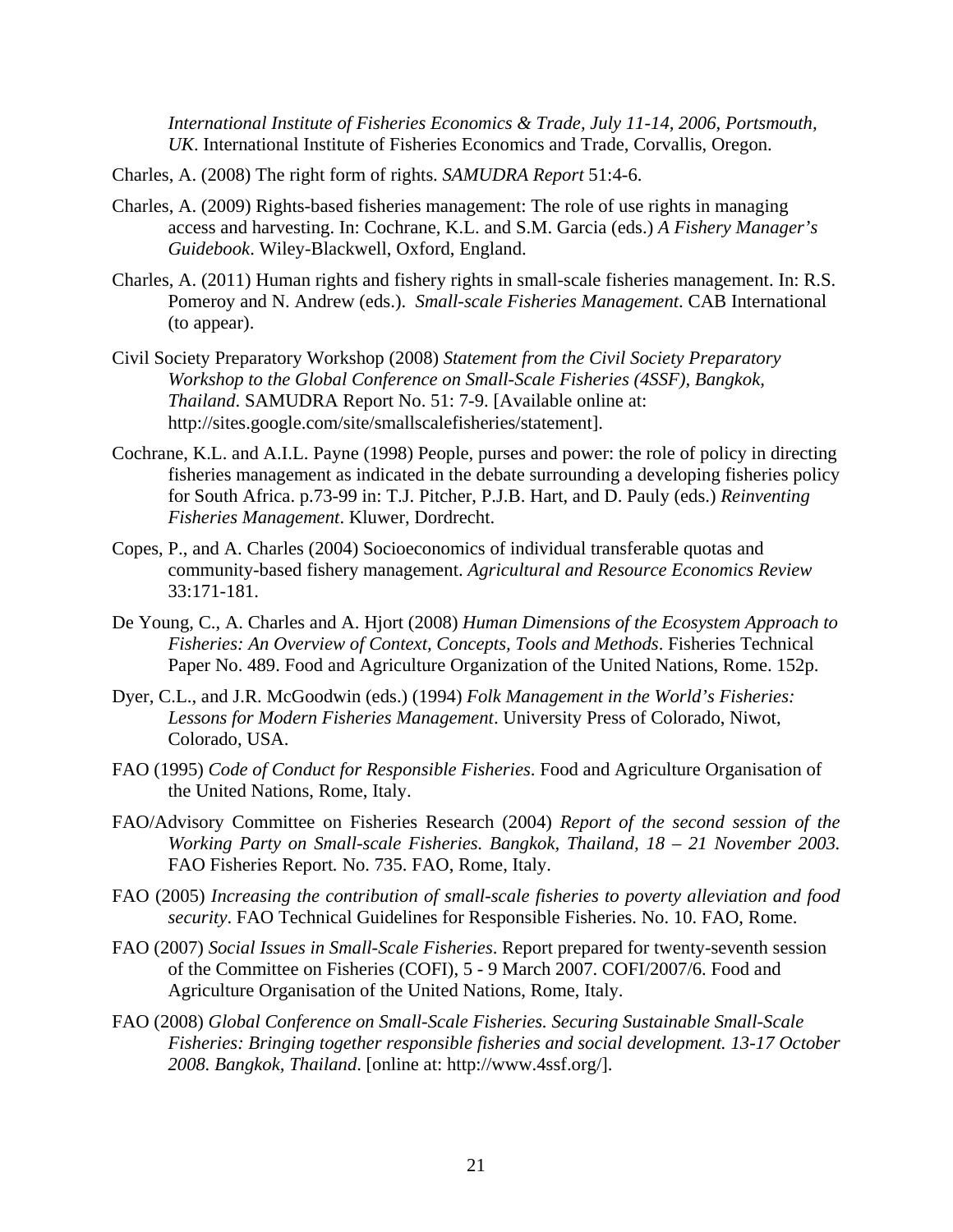- FAO (2009) *Fisheries management. 2. The Ecosystem Approach to Fisheries. 2.2 Human Dimensions of the Ecosystem Approach to Fisheries*. FAO Technical Guidelines for Responsible Fisheries, No. 4, Suppl. 2, Add. 2. Food and Agriculture Organisation of the United Nations, Rome, Italy.
- FAO (2010) *Securing Sustainable Small-Scale Fisheries: Bringing together responsible fisheries and social development. Concept Note for Regional Workshops*. [Available on-line at ftp://ftp.fao.org/FI/DOCUMENT/small\_scale/2010/concept\_note.pdf].
- Graham, J., A. Charles, and A. Bull (2006) *Community Fisheries Management Handbook*. Gorsebrook Research Institute, Saint Mary's University, Halifax, Canada. [online at: http://www.coastalcura.ca/resources.html].
- Hanna, S., C. Folke, and K.G. Maler (1996) *Rights to Nature*. Island Press, Washington, USA.
- Hardin, G. (1968) The tragedy of the commons. *Science* 162:1243-47.
- Harris, J.M., G.M. Branch, B.M. Clark and S.C. Sibiya (2007) p.112-138 in: T. McClanahan and J.C. Castilla (eds.). *Fisheries Management: Progress toward Sustainability*. Blackwell Publishing, Oxford, UK.
- Hersoug, B. (2006) Opening the tragedy? *SAMUDRA* 45:3-7.
- ICSF-WFFP (International Collective in Support of Fishworkers and World Forum of Fisher People) (2009) *Briefing note for delegates to the 28th session of FAO's Committee on Fisheries (COFI), 2-6 March 2009*. Rome, Italy. [Available online at: http://sites.google.com/site/smallscalefisheries/].
- Jaffer, N. (2006) Fishing rights vs. human rights? *SAMUDRA* 44:20-24.
- Jentoft, S., B.J. McCay and D.C. Wilson (1998) Social theory and fisheries co-management. *Marine Policy* 22:423-36.
- Johannes, R.E. (2002) The renaissance of community-based marine resource management in Oceania. *Annual Review of Ecology and Systematics* 33:317-340.
- Kearney, J. (2007) Fulfilled, healthy, secure? *SAMUDRA* 46:18-21.
- Kuperan, K., and N.M. Raja Abdullah (1994) Small-scale coastal fisheries and co-management. *Marine Policy* 18:306-313.
- Kurien, J. (2000). Community Property Rights: Re-establishing them for a Secure Future for Small-Scale Fisheries. pp. 288-294. *In* Shotton, R. (ed.). *Use of property rights in fisheries management. Proceedings of the FishRights99 Conference. Fremantle, Western Australia, 11-19 November 1999. Mini-course lectures and core conference presentations*. FAO Fisheries Technical Paper. No. 404/1. Rome, FAO. 342p
- Kurien, J. **(**2007). The blessing of the commons: small-scale fisheries, community property rights, and coastal natural assets *in* James Boyce et al.*, Reclaiming Nature: Environmental Justice and Ecological Restoration*, Anthem Press.
- McConney, P., and A. Charles (2009) Managing Small-Scale Fisheries: Moving Towards People-Centred Perspectives. p.532-45 in: R.Q. Grafton, R. Hilborn, D. Squires, M. Tait and M. Williams (eds.) *Handbook of Marine Fisheries Conservation and Management*. Oxford University Press, Oxford UK.